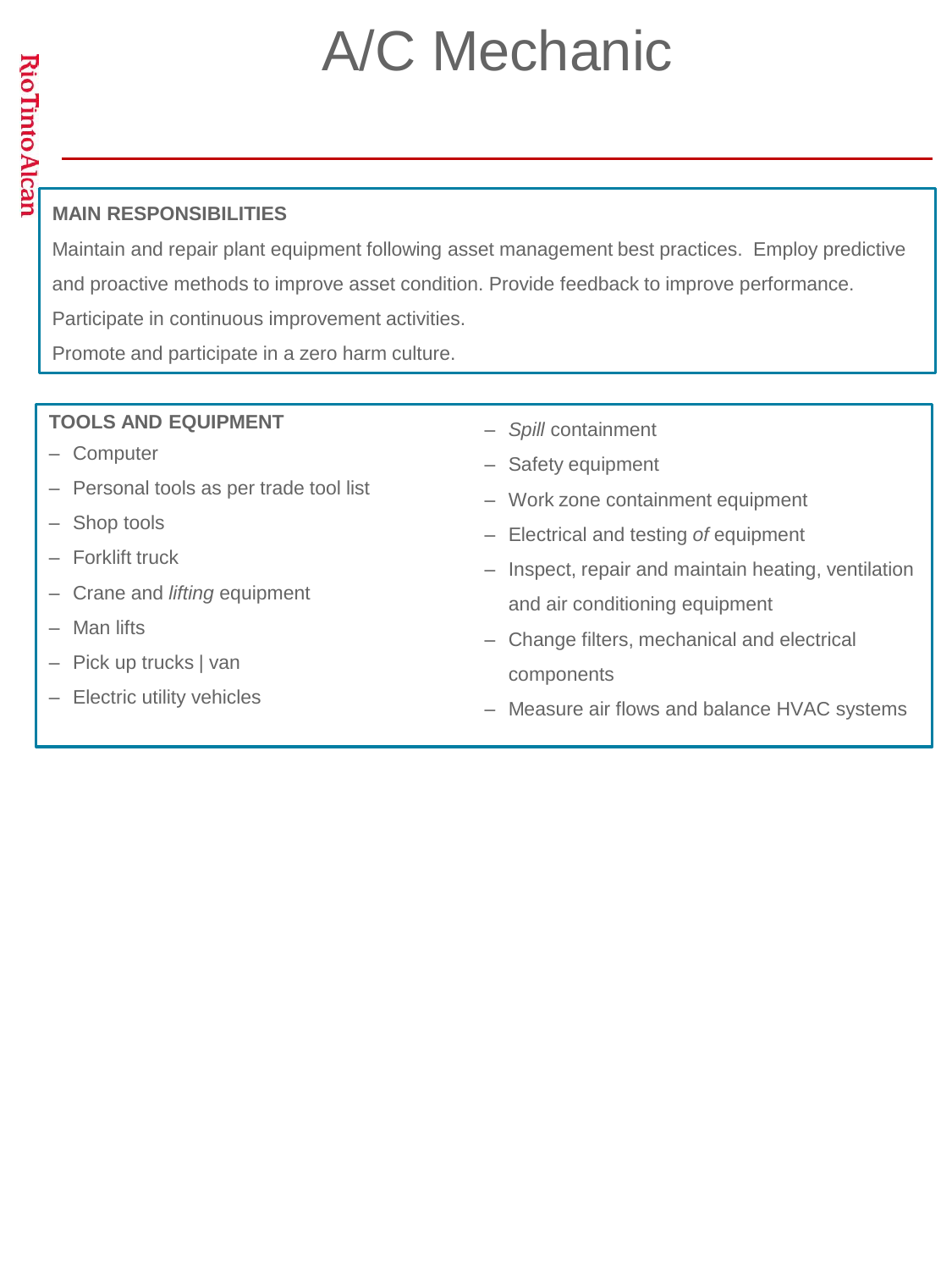# **Alumina Conveyor**

#### **MAIN RESPONSIBILITIES**

Operate the transportation of the alumina in order to avoid alumina dust into the atmosphere. Manage KPIs.

| <b>TOOLS AND EQUIPMENT</b>                  | <b>TOOLS AND EQUIPMENT:</b>      |  |  |  |
|---------------------------------------------|----------------------------------|--|--|--|
| Extract fresh alumina from the alumina      | - Plan Scape                     |  |  |  |
|                                             | - Pager                          |  |  |  |
| silos                                       | - Electric vehicles (Motrec)     |  |  |  |
| - Convey it up to the GTC                   | - Monorail                       |  |  |  |
| - 30% Control room tasks and 70% field      | - Remote bridge cranes,          |  |  |  |
|                                             | - Gib Crane                      |  |  |  |
| tasks                                       | - Compressed air cleaner,        |  |  |  |
| Man the control room but also remote feel   | - Pneumatic tools,               |  |  |  |
| alarm management                            | - Ultraviolet light (Lite video) |  |  |  |
|                                             | - Laser temperature sensor,      |  |  |  |
| Management of higher volume of alumina<br>- | $-$ Slings                       |  |  |  |
| Management of fluorine and bath bins and    | - Conveyors                      |  |  |  |
| distribution                                | $-$ Silos                        |  |  |  |
|                                             | - Air cleaner.                   |  |  |  |
| - Perform alumina quality sampling          | $-$ Filters                      |  |  |  |
| Manage the HDPS (hyper dense phase          | - Bags,                          |  |  |  |
| system)                                     | - Software: Lotus Notes, Maximo  |  |  |  |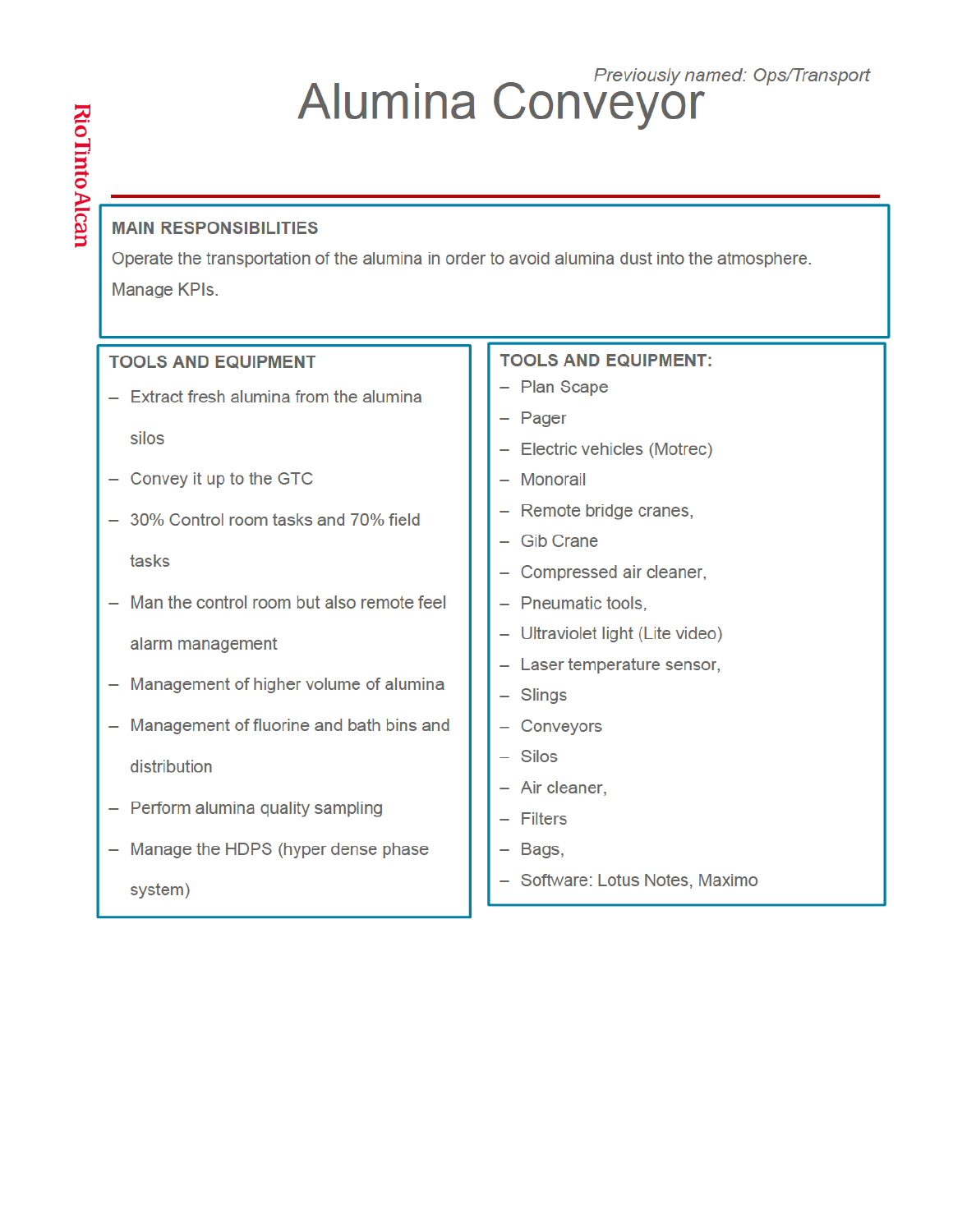### Anode Baking Furnace (ABF) Operator

#### **MAIN RESPONSIBILITIES**

Deal with baking of anodes by operating the furnaces and, subsequently, forward them to anode rodding.

- ‒ Interfaces Plant Scape, Panel View and Process Book
- ‒ Dust collectors
- Electric hoist
- ‒ Crane attachment
- ‒ Lift truck
- ‒ Electric truck (Motrec)
- ‒ Tennant sweeper
- Stacking crane
- ‒ Overhead cranes (FTA)
- ‒ Core drill
- ‒ Scrubbers FTC
- ‒ Flue baffle
- Exhaust Ramps
- Temperature & Measuring ramps
- ‒ Burner ramps
- Blowing Ramps
- Single tong grab
- Roller conveyor
- Cleaning station
- ‒ Buckets
- ‒ Central vacuum
- ‒ Pallet truck
- ‒ Hammer drill
- Refractory inspection ramp.
- Furnace lid cart / buggy
- ‒ Coke crane adapter
- Bag changing clamp
- ‒ Exhaust Ramp scraper
- ‒ Various tools
- ‒ Software : Lotus Notes, Maximo and Khronos time-keeping system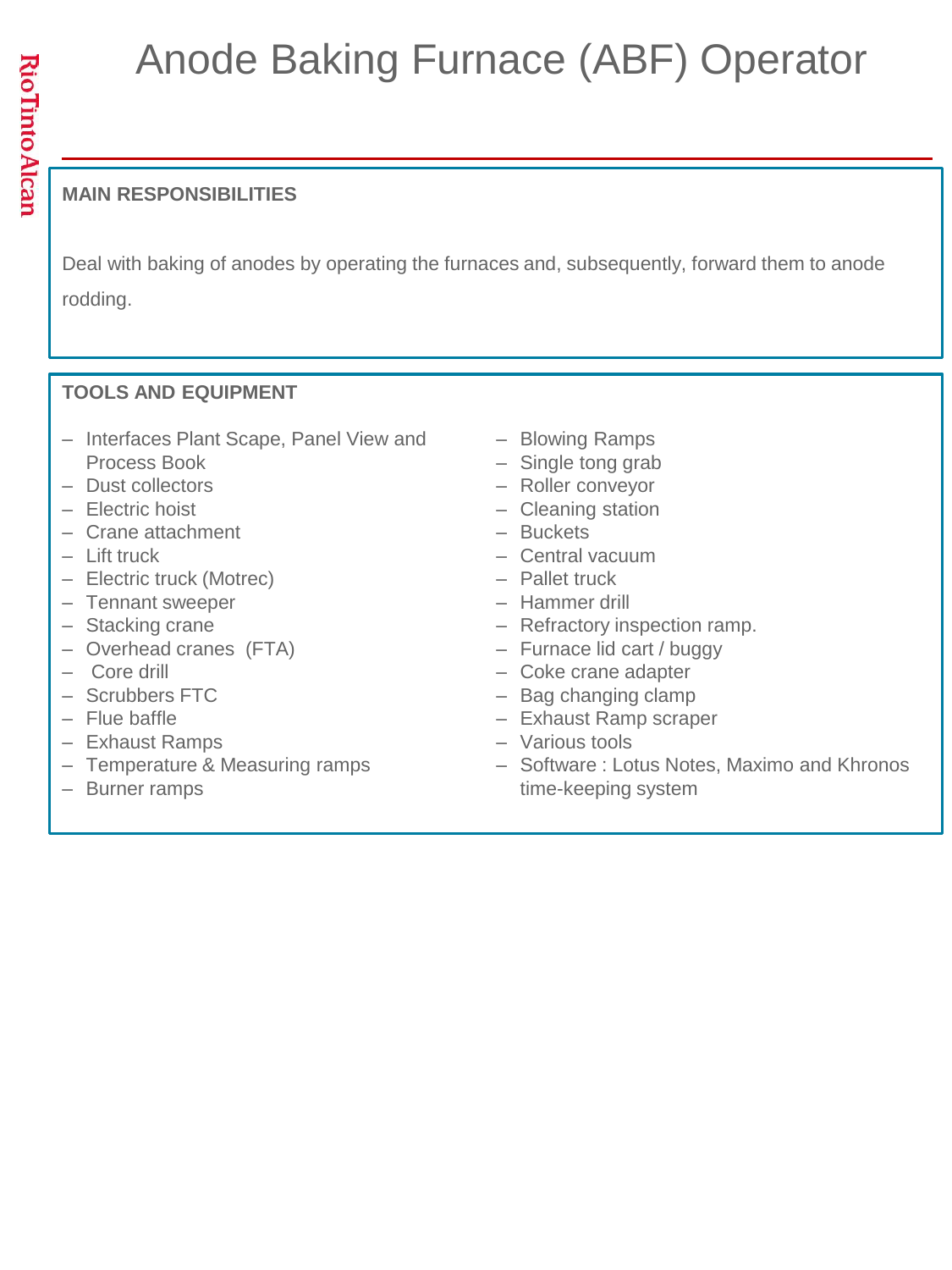## Anode Paste Plant Operator

#### **MAIN RESPONSIBILITIES**

Deal with fabrication of green anodes by monitoring the various systems in order to meet reduction needs in both quantity and quality.

- ‒ Dust collectors
- ‒ Electric hoists
- ‒ Dump truck
- ‒ Lift truck
- ‒ Electric truck
- ‒ Tennant sweeper
- ‒ Pallet truck
- ‒ Overhead crane
- ‒ Pitch fume scrubbers
- ‒ Vibrating sieves
- ‒ Roller conveyors
- Belt conveyors
- Screw conveyors
- ‒ Vibrating conveyors
- Overhead chain conveyors
- ‒ Pumps
- ‒ Analyzer-mixer (Gradex air jet)
- ‒ Condenser
- ‒ Disk feeders
- ‒ Rotary valves
- ‒ Mixing boxes
- ‒ Roller breakers
- $-$  Ball mill
- ‒ Bucket elevators
- Dense phase & lean phase system
- ‒ Cradle
- ‒ Transfer station
- Blowing Station
- ‒ Alignment station
- ‒ Buckets
- Bagging station
- Ejection system
- ‒ Feed table
- ‒ Preheater
- Separator and magnetic pulley
- ‒ Tanks
- $-$  Silos
- Cooling tower
- ‒ Vibro-compactor
- ‒ Green Scrap system
- ‒ Winch
- ‒ Various tools
- ‒ Software : Lotus Notes, Maximo and Khronos timekeeping system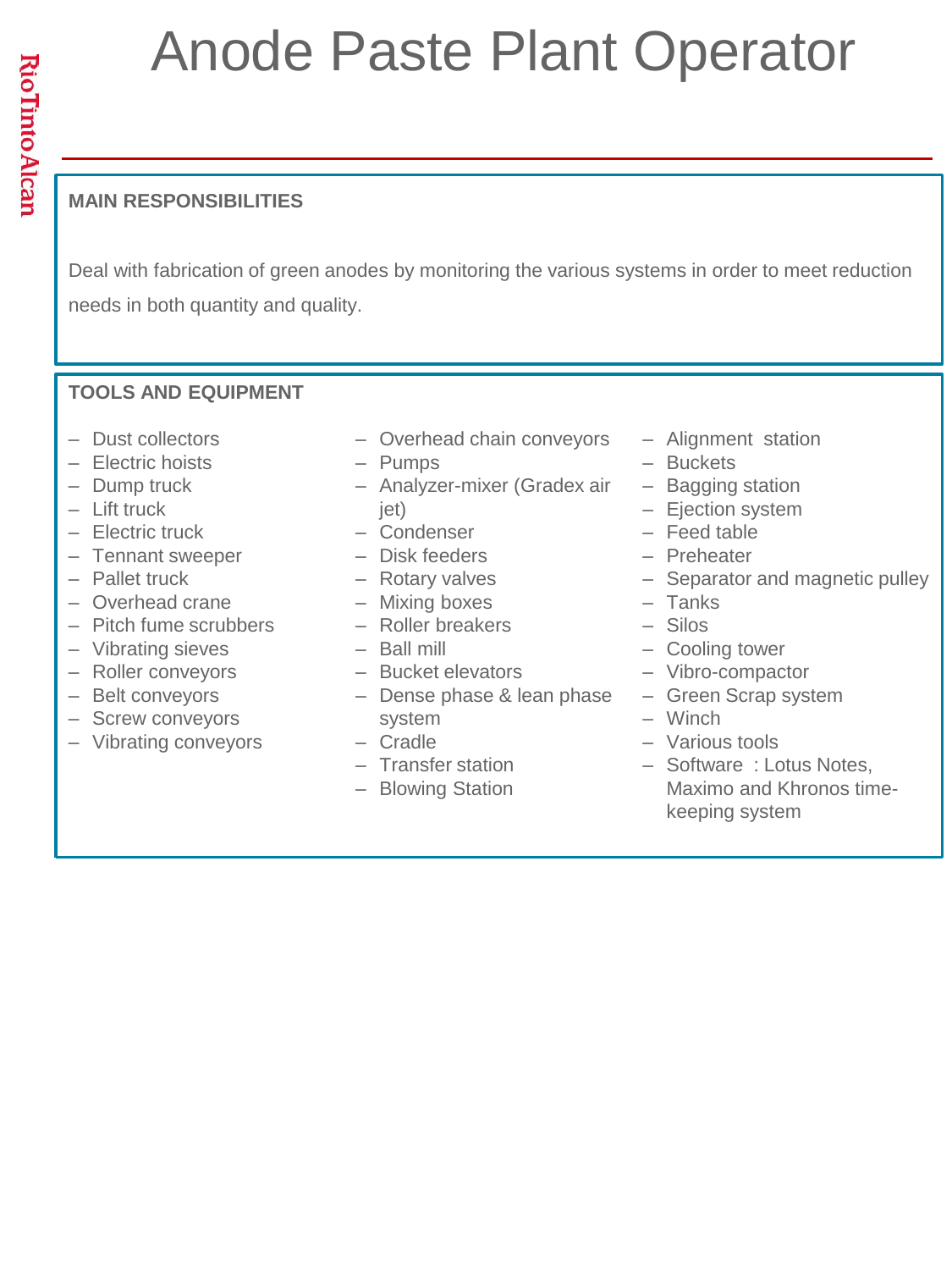## Building Trades

#### **MAIN RESPONSIBILITIES**

Maintain and repair plant equipment following asset management best practices. Employ predictive and proactive methods to improve asset condition. Provide feedback to improve performance. Participate in continuous improvement activities.

Promote and participate in a zero harm culture.

*Generic physical activities:* climbing, kneeling, lifting, carrying, pushing, pulling

- ‒ Computer
- ‒ Personal tools as per trade tool list
- Shop tools
- ‒ Forklift truck
- Crane and lifting equipment
- Man lifts
- ‒ Pick up trucks | van
- Electric utility vehicles
- ‒ Spilt containment
- Safety equipment
- ‒ Work zone containment equipment
- ‒ Maintain and repair buildings and civil structures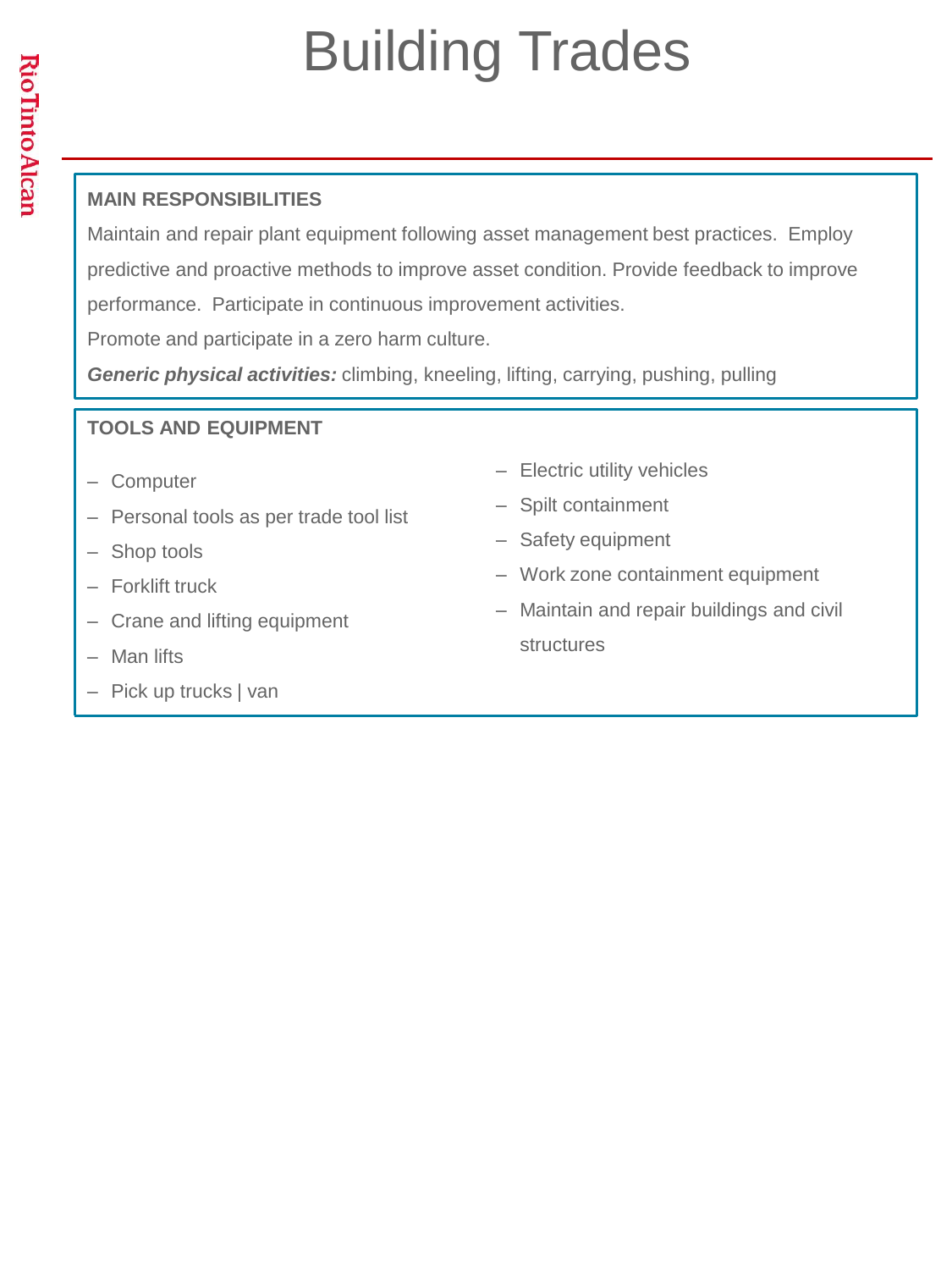### Carbon Driver

#### **MAIN RESPONSIBILITIES**

Transport green anodes from APP to North Anode System. Deliver crush carbon material from carbon recycling center to south storage silos. Delivery of alumina to/from FTC. Removal of FTA dust from ABF to carbon south silo. Transport of packing coke from south silos to ABF. Plus, driving duties.

- Anode Tractor and Trailer unit
- Powder Tanker for Alumina
- Powder Tanker for Crush carbon
- Amplirol Trailer and Container
- ‒ Vacuum/Blower truck
- ‒ General vehicles: forklift, electric truck
- ‒ Software: Lotus Notes, Maximo, etc
- ‒ Stacking Crane (2)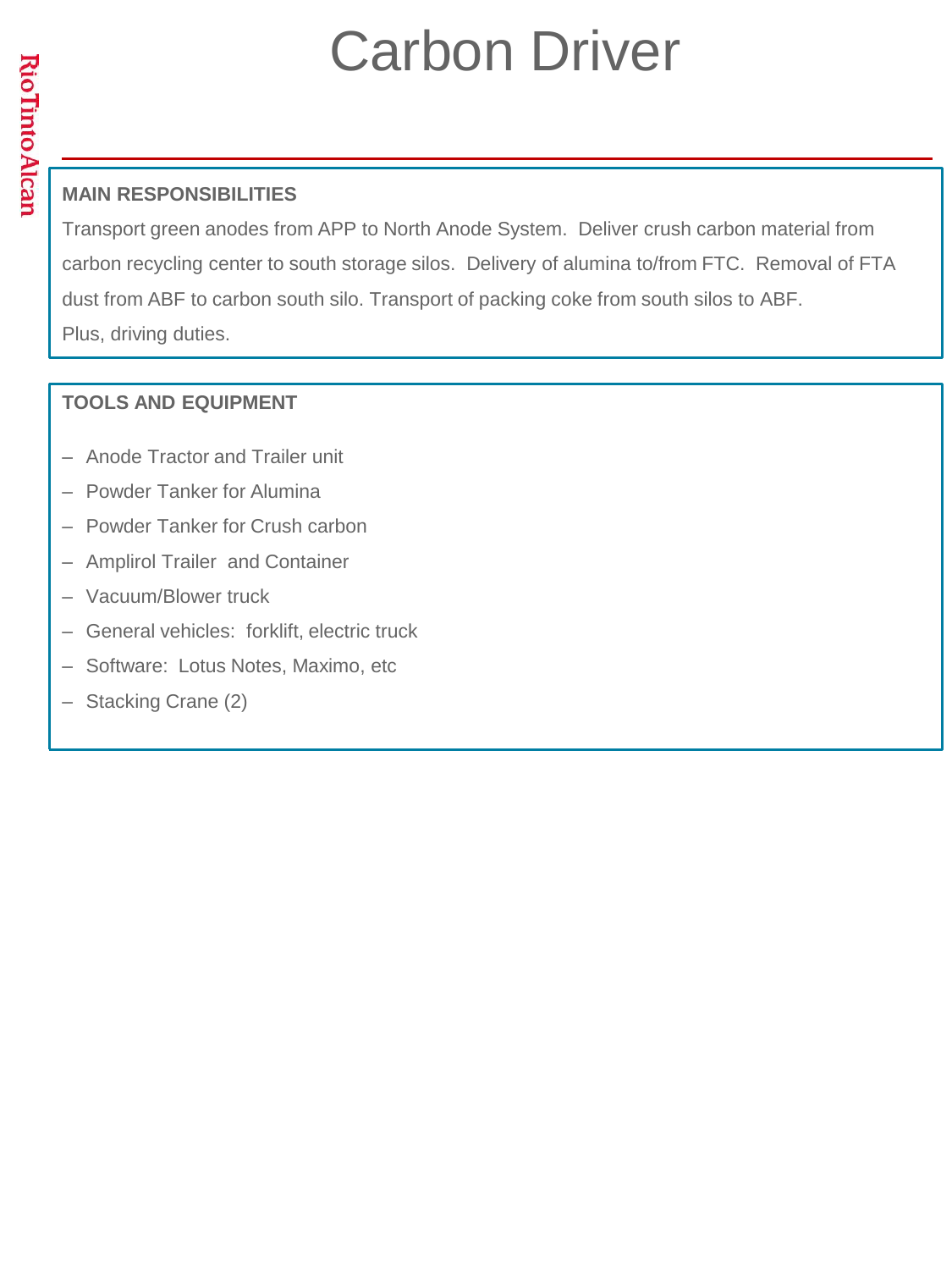## **Casting Services Operator**

#### **MAIN RESPONSIBILITIES**

Performs any duties necessary for the repair, rebuild, and adjustment of casting equipment for production of Ingot. Take inventory, order parts and consumables for the cast house. Heavy lifting.

- Computer (Maximo, RTBS)
- Impact wrench
- Power tools
- Polisher
- Sand paper
- Drill press
- Band Saw
- Small hand tools
- Pyods
- **Forklift**
- Controller crane
- Siphon cleaning equipment
- Siphon pre heating equipment  $\bullet$
- Vacuum System equipment
- Pry bars
- Hoist
- Electrical pre heat equipment for tapping  $\bullet$  . Siphons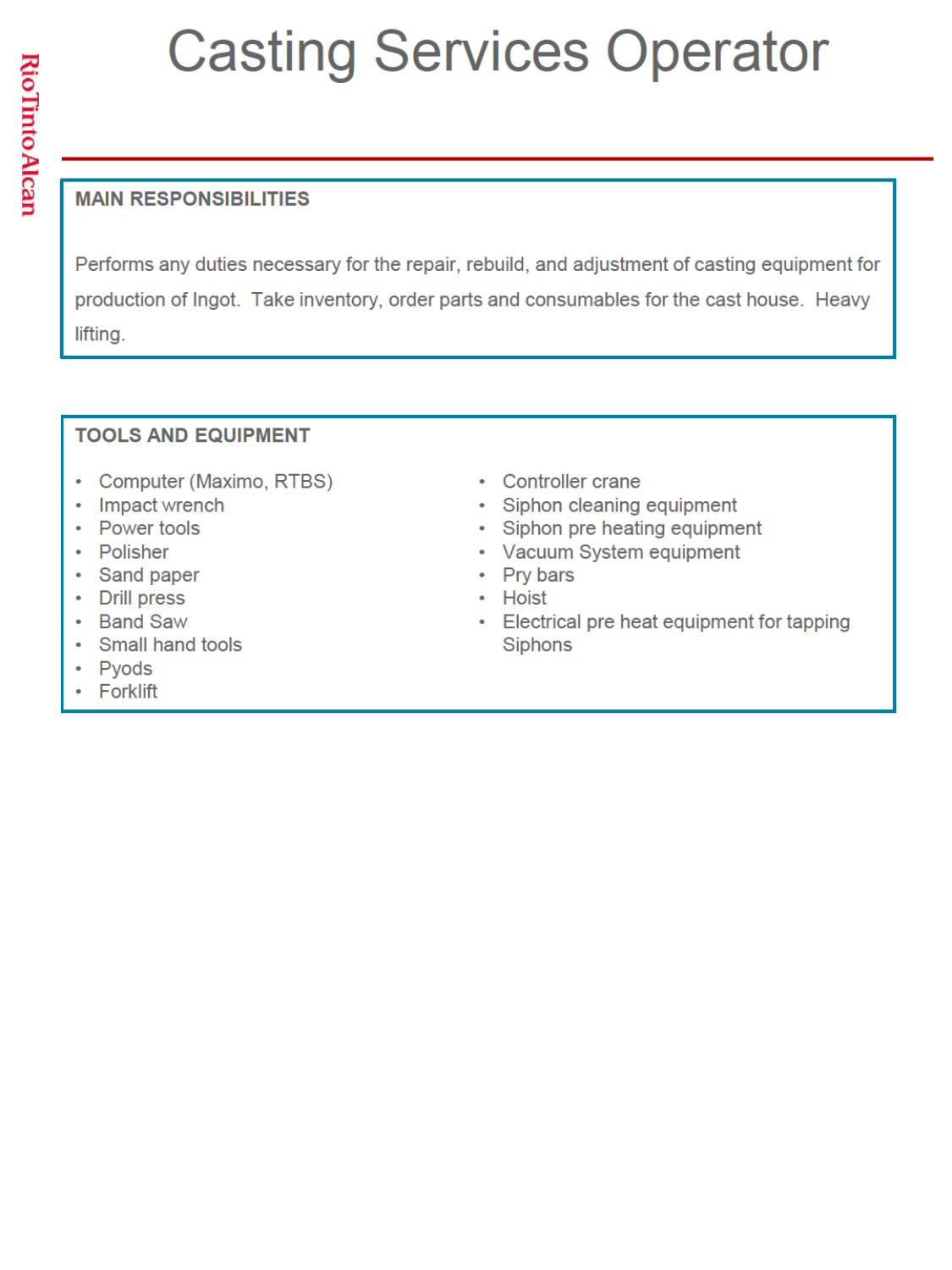### Coke-Cal Operator

#### **MAIN RESPONSIBILITIES**

Production of calcined coke from green coke for use in the anode manufacturing process.

#### **TOOLS AND EQUIPMENT**  ‒ Dust collectors ‒ Electric hoists - Dump truck - Large loader  $-$  Lift truck ‒ Electric truck - Pallet truck ‒ Vibrating screens - Belt conveyors - Screw conveyors ‒ Vibrating conveyors ‒ Pumps ‒ Venturi Scrubber - Rotary valves ‒ Crusher ‒ Bucket elevators ‒ Kiln ‒ Buckets ‒ Cooler ‒ Magnetic separator ‒ Tanks  $-$  Silos ‒ Pyro-scrubber ‒ Winch ‒ Various tools ‒ Software : Lotus Notes, Maximo and Khronos time-keeping system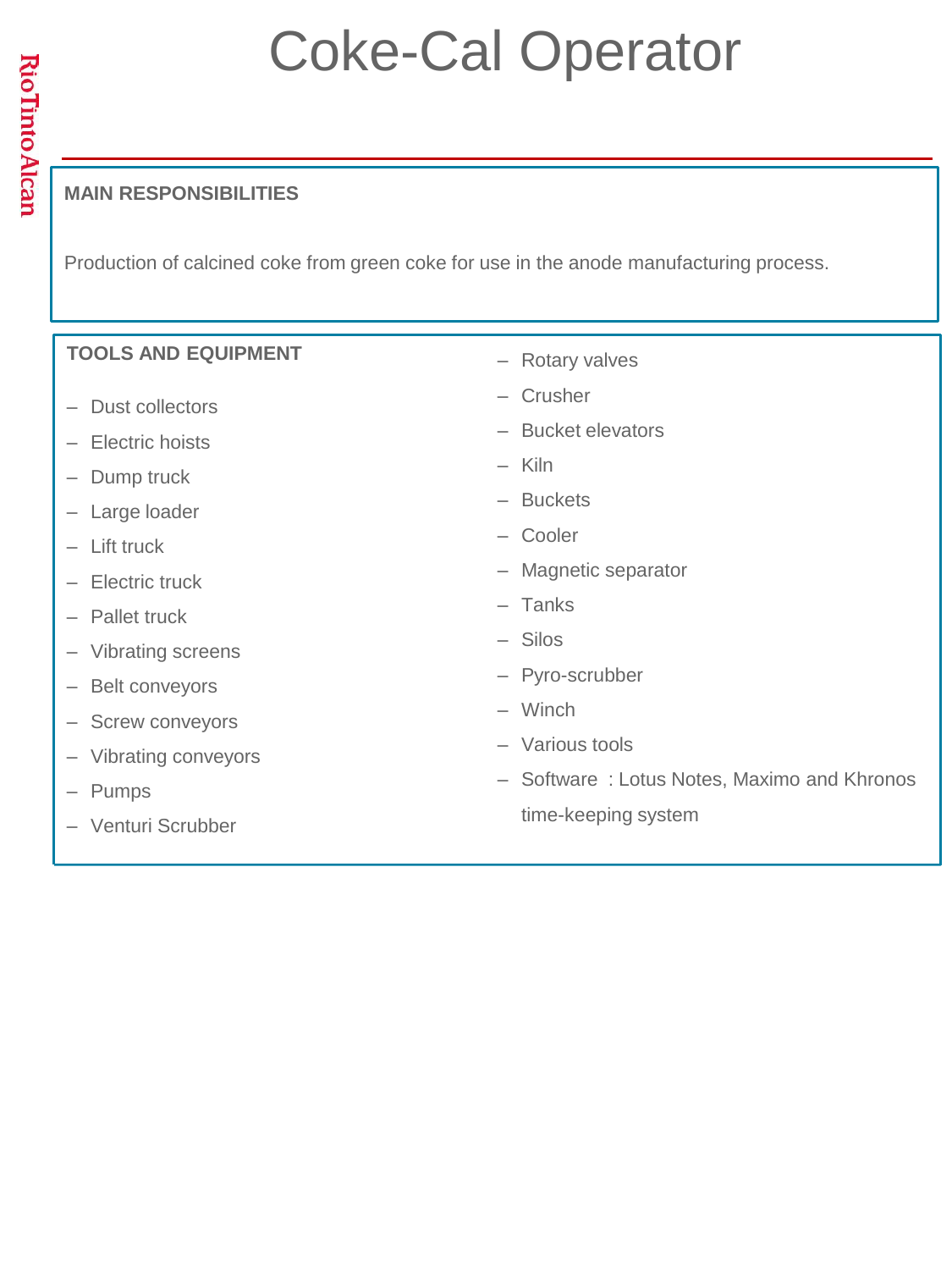### **Electricians**

#### **MAIN RESPONSIBILITIES**

Maintain and repair plant equipment following asset management best practices. Employ predictive and proactive methods to improve asset condition. Provide feedback to improve performance. Participate continuous improvement activities.

Promote and participate in a zero harm culture.

- ‒ Computer
- Personal tools as per trade tool list
- Shop tools
- ‒ Forklift truck
- Crane and lifting equipment
- ‒ Man lifts
- ‒ Pick up trucks | van
- Electric utility vehicles
- ‒ Spilt containment
- Safety equipment
- Work zone containment equipment
- ‒ **Electrical Testing equipment**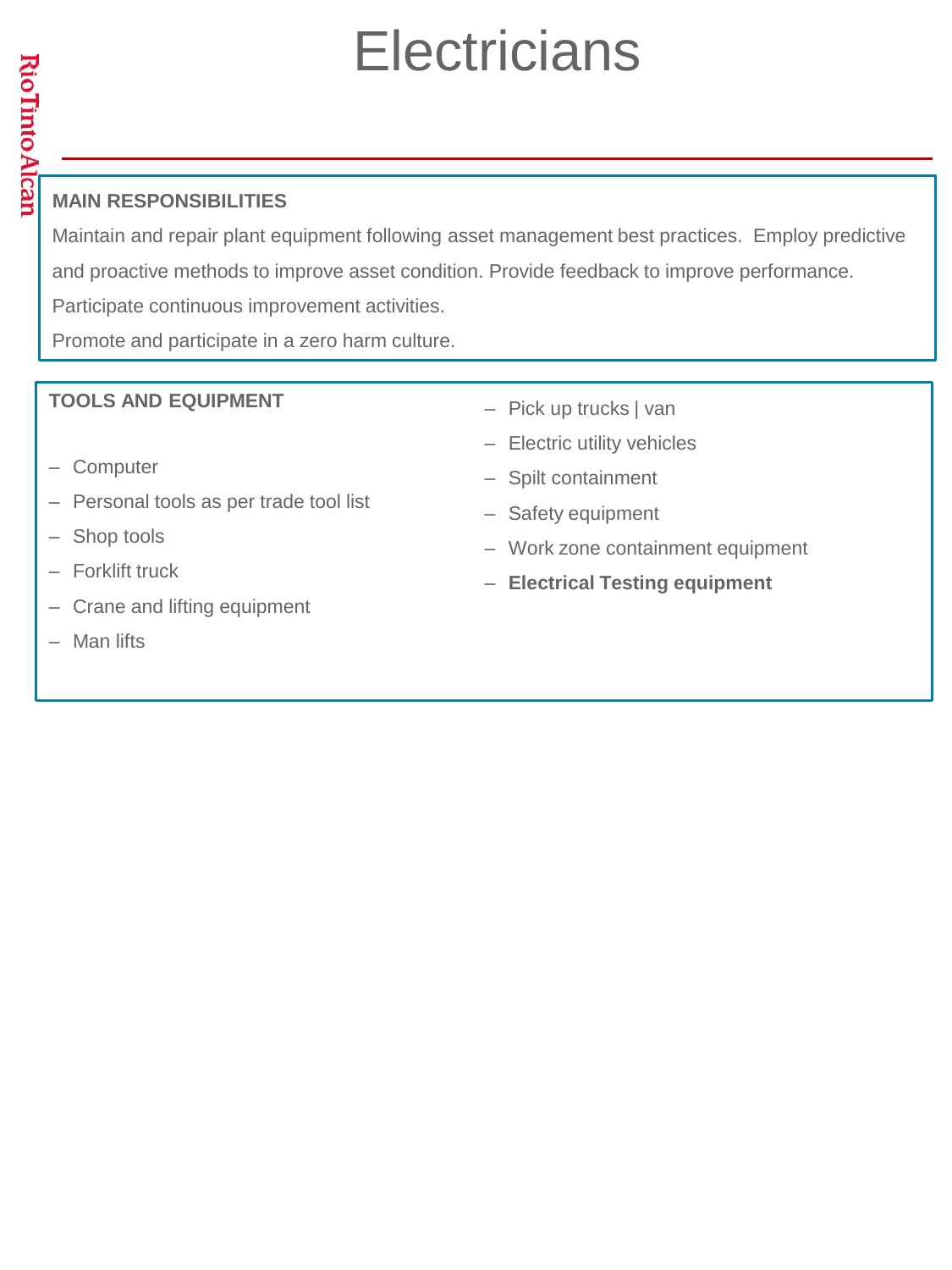### Flue Wall

#### **MAIN RESPONSIBILITIES**

Maintain the condition of the ABF refractory.

- ‒ Electric hoist
- ‒ Crane attachment
- ‒ Lift truck
- Electric truck (Motrec)
- Tennant sweeper
- Single tong grab
- ‒ Buckets
- Central vacuum
- ‒ Flue Wall Elevator platform
- Flue wall maintenance platform
- Flue wall straightener
- Flue wall demolition grab
- Refractory Fibre
- ‒ Respirator
- ‒ Water mixer
- ‒ Pallet truck
- Coke crane adapter
- ‒ Various tools
- ‒ Software : Lotus Notes, Maximo and Khronos time-keeping system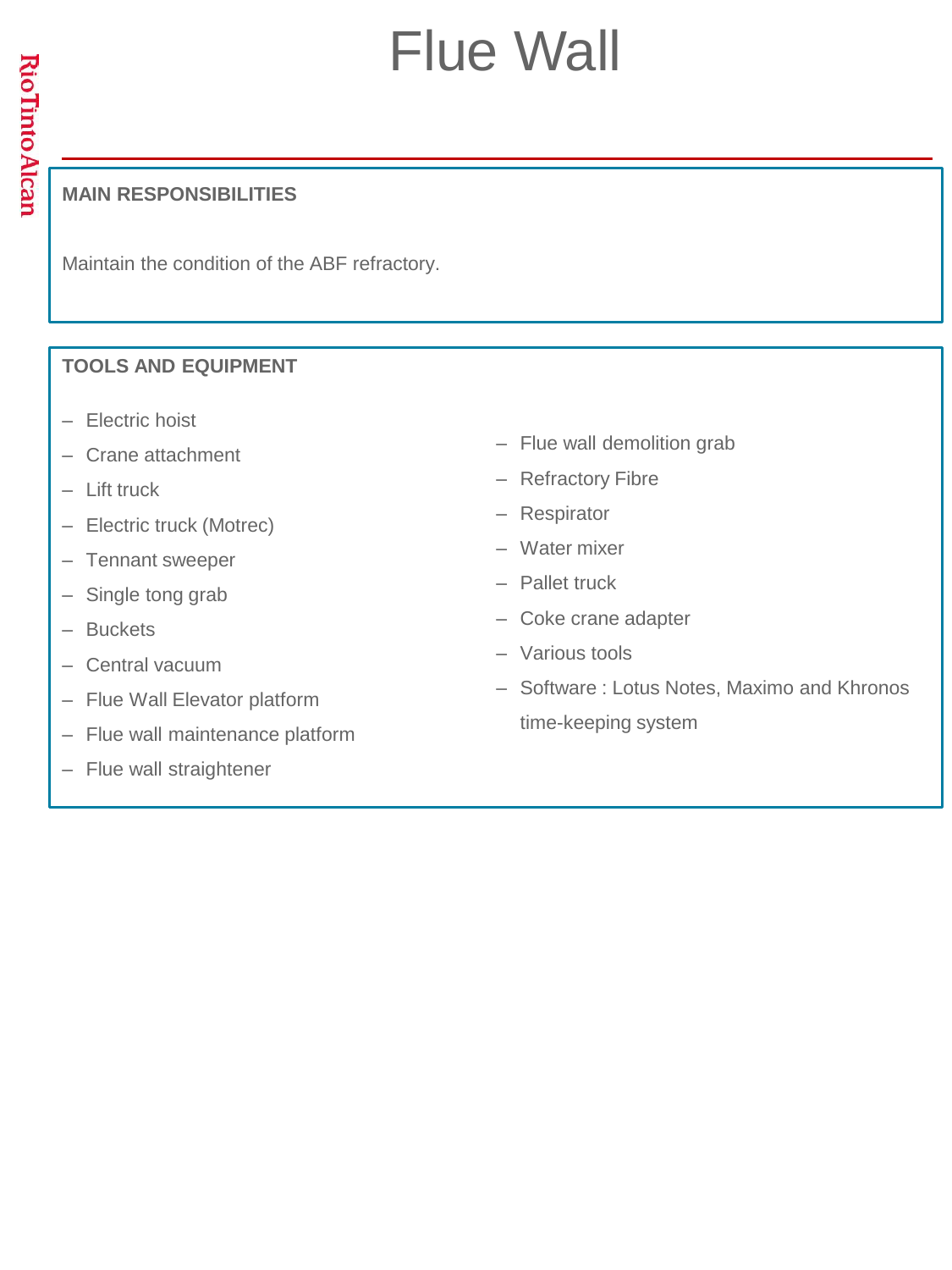## Gas-Pipefitter

#### **MAIN RESPONSIBILITIES**

Maintain and repair plant equipment following asset management best practices. Employ predictive and proactive methods to improve asset condition. Provide feedback to improve performance. Participate in continuous improvement activities.

Promote and participate in a zero harm culture.

- ‒ Computer
- Personal tools as per trade tool list
- Shop tools
- ‒ Forklift truck
- Crane and lifting equipment
- Man lifts
- ‒ Pick up trucks | van
- Electric utility vehicles
- ‒ Spill containment
- Safety equipment
- ‒ Work zone containment equipment
- Electrical Testing equipment
- Combustion analysis equipment
- ‒ Various methods of joining pipe
- Obtain and maintain gas ticket.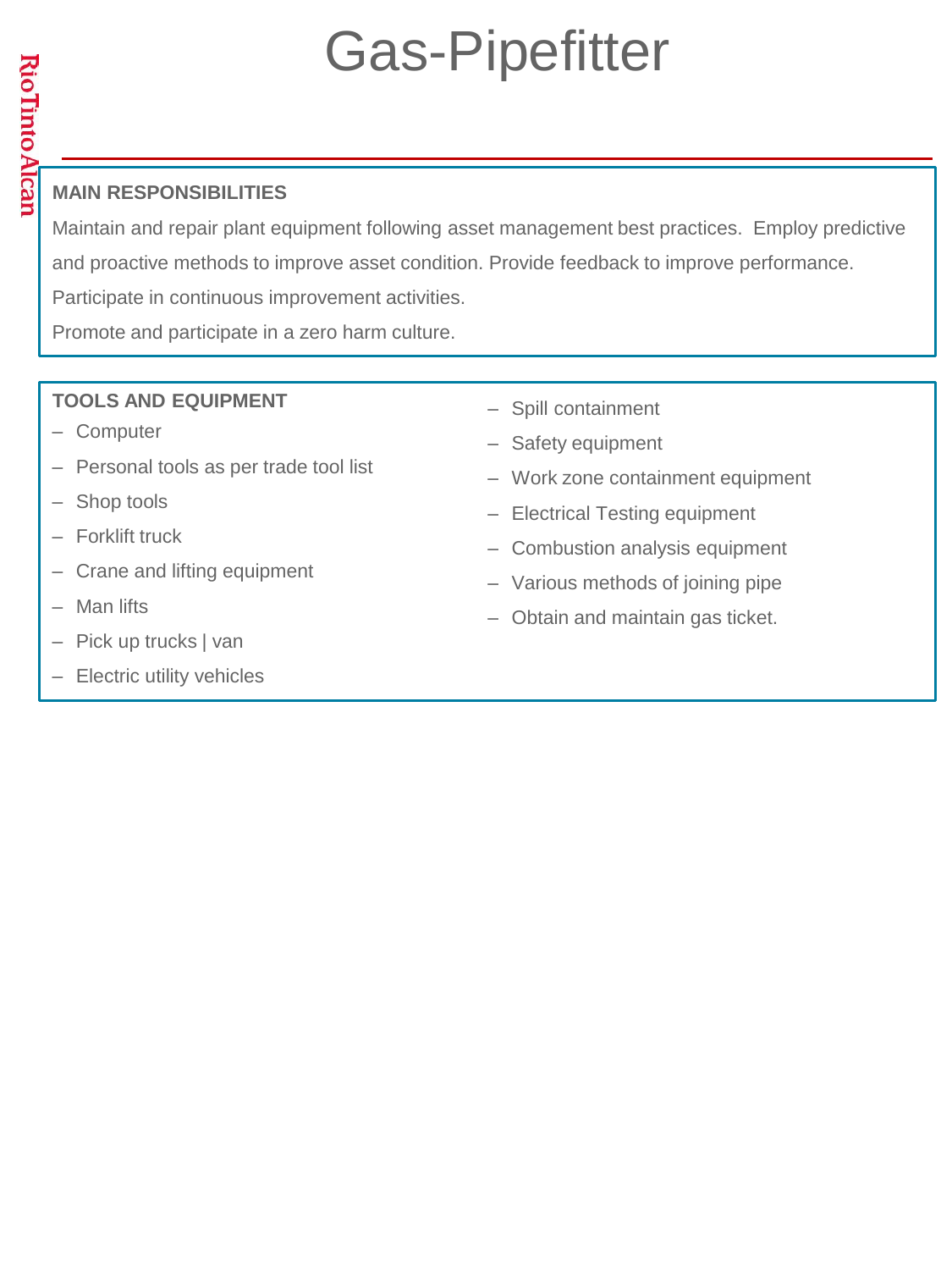#### **GTC Operator 12 hour rotation/Job Class: 24 Seniority Group: KA**

**Main responsibilities :** 

**Operate the Gas Treatment Center and Raw Material Handling systems (crushed bath, fresh alumina, fluorinated alumina and fluoride) within the predefined parameters and according to the Service Level Agreements with our customers and suppliers. Some of the tasks, but not limited to, are:** 

- **Operate fresh alumina conveyors**
- **Operate fresh alumina distribution in GTC**
- **Perform daily inspection of a GTC and of the area**
- **30% Control room tasks and 70% field tasks**
- **Monitoring from the control room but also remote feel alarm management**
- **Management of higher volume of alumina**
- **Conduct monitoring and adjustment of operating parameters**
- **Replace the bags and filters**
- **Fluorinated alumina supply to fulfill the pot room and GTC requirements**
- **Put in work tickets**
- **Troubleshooting**
- **Housekeeping**

| Tools & Equipment:              | Relationship to other jobs in the work    |  |  |  |  |
|---------------------------------|-------------------------------------------|--|--|--|--|
| <b>HMI</b>                      | sector:                                   |  |  |  |  |
| <b>HF</b> measurement device    | Main interactions with Reduction, Carbon, |  |  |  |  |
| <b>Overhead cranes</b>          | central maintenance and alumina conveyor  |  |  |  |  |
| <b>Ultraviolet light</b>        | operations                                |  |  |  |  |
| Pager and/or mike radio         |                                           |  |  |  |  |
| <b>Vehicles</b>                 | <b>Special Requirements:</b>              |  |  |  |  |
| <b>Laser temperature sensor</b> | Frequent stair climbing                   |  |  |  |  |
| <b>Slings</b>                   | Long walks                                |  |  |  |  |
| <b>Bags and cages</b>           | Respiratory protection required           |  |  |  |  |
| <b>Filters</b>                  | Dusty environment                         |  |  |  |  |
| <b>Forklift</b>                 | Ability to sustain heat and cold          |  |  |  |  |
| <b>Pressure gage</b>            |                                           |  |  |  |  |
| <b>RTBS</b>                     | environment                               |  |  |  |  |
| <b>Blowers &amp; fans</b>       | Able to work in an ergonomically          |  |  |  |  |
|                                 | challenging environment                   |  |  |  |  |
|                                 | Forklift driving                          |  |  |  |  |
|                                 | Lifting of charges above 25 lbs           |  |  |  |  |
|                                 |                                           |  |  |  |  |
|                                 |                                           |  |  |  |  |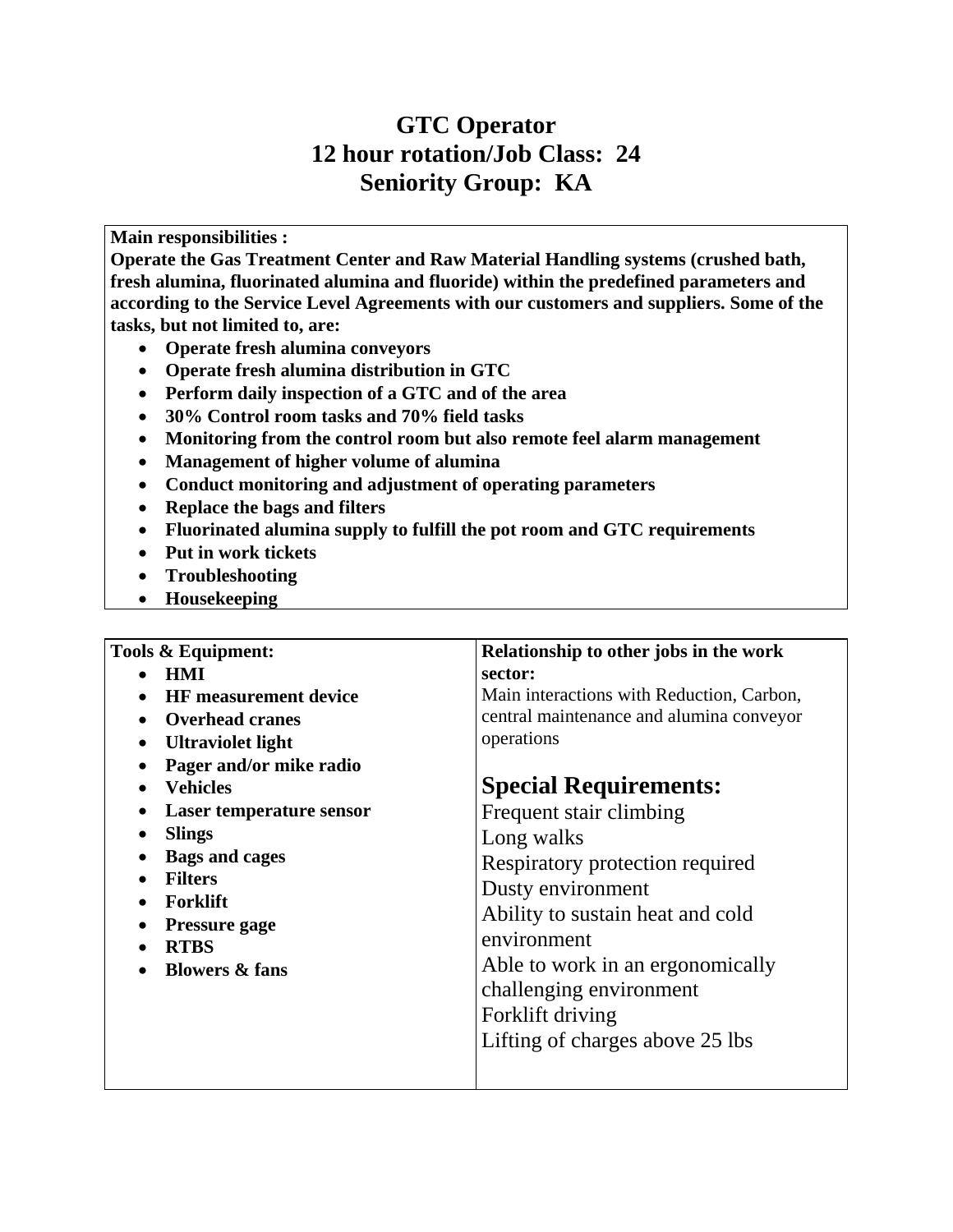### Heavy Duty Mechanic

#### **MAIN RESPONSIBILITIES**

Maintain and repair plant equipment following asset management best practices. Employ predictive and proactive methods to improve asset condition. Provide feedback to improve performance. Participate in continuous improvement activities.

Promote and participate in a zero harm culture.

- ‒ Computer
- ‒ Personal tools as per trade tool list
- Shop tools
- ‒ Forklift truck
- Crane and lifting equipment
- Man lifts
- ‒ Pick up trucks | van
- ‒ Electric utility vehicles
- ‒ Spill containment
- Safety equipment
- ‒ Work zone containment equipment
- Repair and maintain mobile equipment
- ‒ Troubleshoot and defect elimination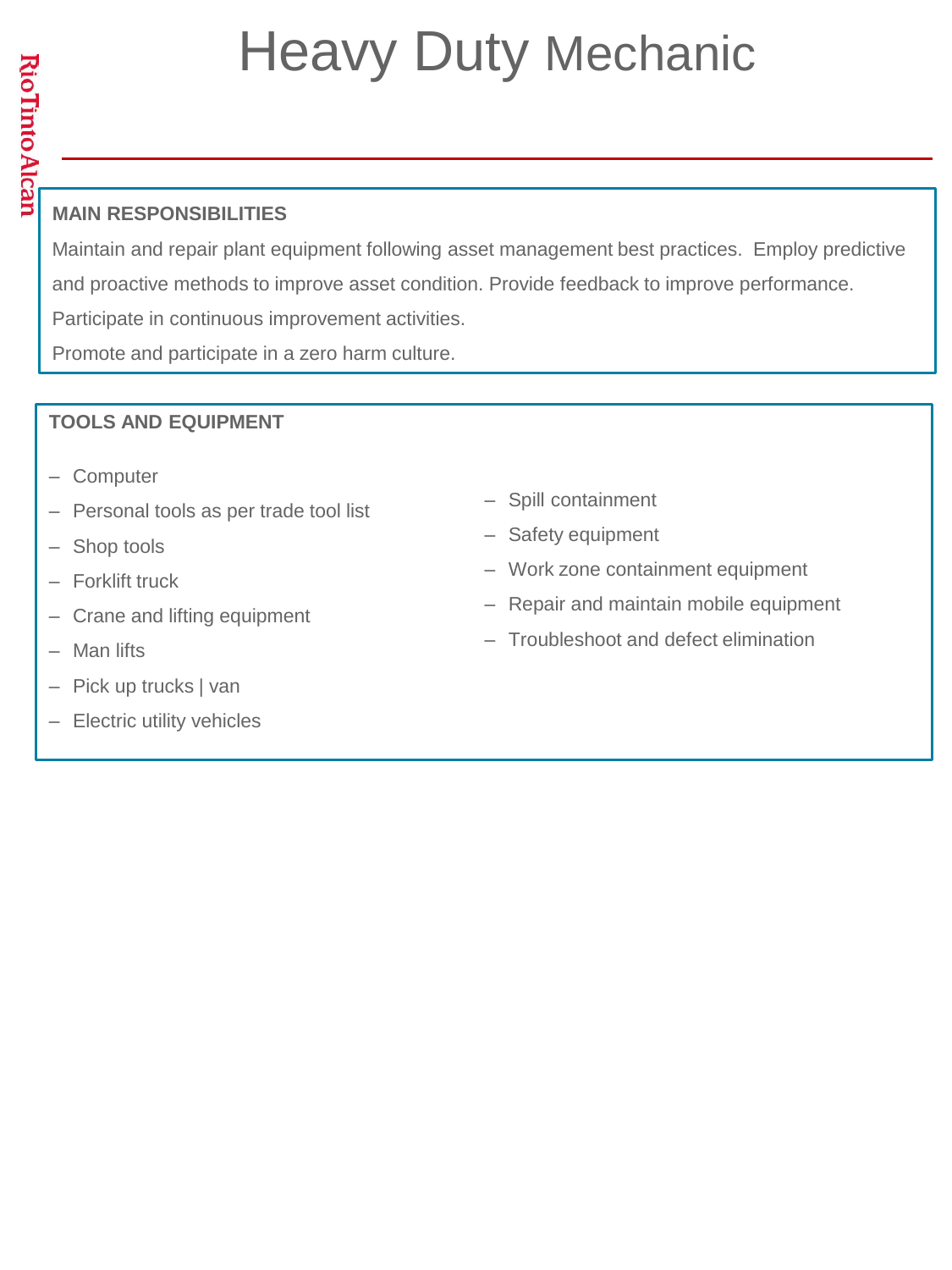### Ingot, Cruce Cleaners & Hot Metal Transport **Operator**

#### **MAIN RESPONSIBILITIES**

Part of a team producing fabrication of ingot, cruce cleaners and hot metal transport. This includes hot metal transportation; treatment; furnace batching; metal preparation; casting; sawing; packaging and shipping; preparation, set up and minor repair on casting and related equipment.

Performs any duties necessary for the repair, rebuild, and adjustment of equipment related to the handling of molten metal.

Responsible for ensuring the molten aluminum is transported from the Pot rooms to the Casting Furnaces. Responsible to handle different Cast house bins and products

#### **TOOLS AND EQUIPMENT**

- Crucible cleaner
- Siphon cleaning equipment Metal Transport Vehicle
- Siphon pre heating equipment
- Tapping syphons
	-
- Molten aluminum
- Forklift

• Crucible

- Vacuum System equipment Bins for Alf
- Wrenches
- Pry bars
- Impact wrenches
- Hoist
- Crane controllers
- Electrical pre heat equipment
- Crucible stands • Computer

• TAC equipment

• Automated siphon equipment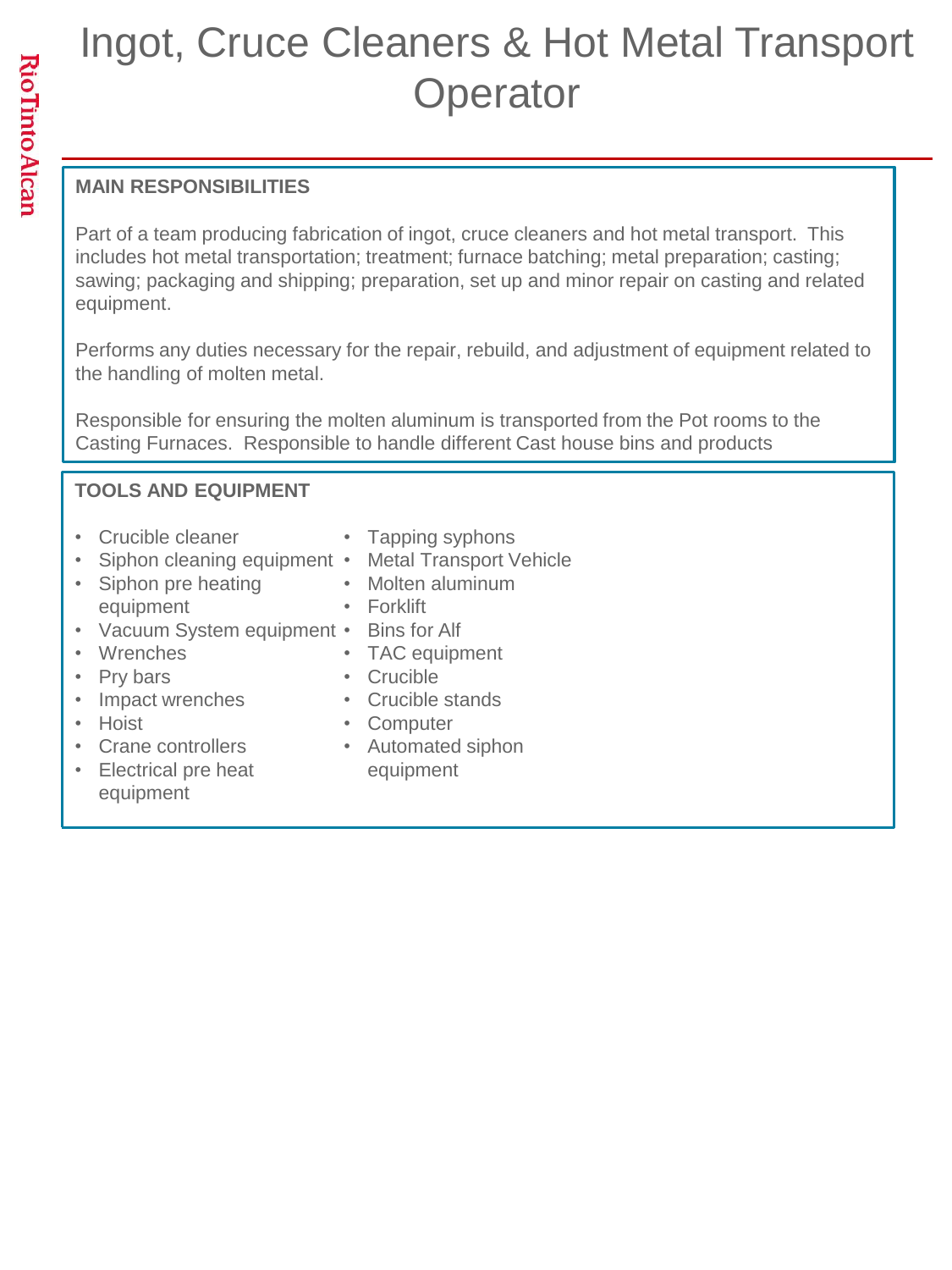### Instrument Mechanic

Maintain and repair plant equipment following asset management best practices. Employ predictive and proactive methods to improve asset condition. Provide feedback to improve performance. Participate in continuous improvement activities.

Promote and participate in a zero harm culture.

- ‒ Computer
- ‒ Personal tools as per trade tool list
- Shop tools
- Forklift truck
- Crane and lifting equipment
- ‒ Man lifts
- ‒ Pick up trucks | van
- Electric utility vehicles
- ‒ Spill containment
- Safety equipment
- ‒ Work zone containment equipment
- ‒ **Test, inspect, calibrate, repair equipment and associated components**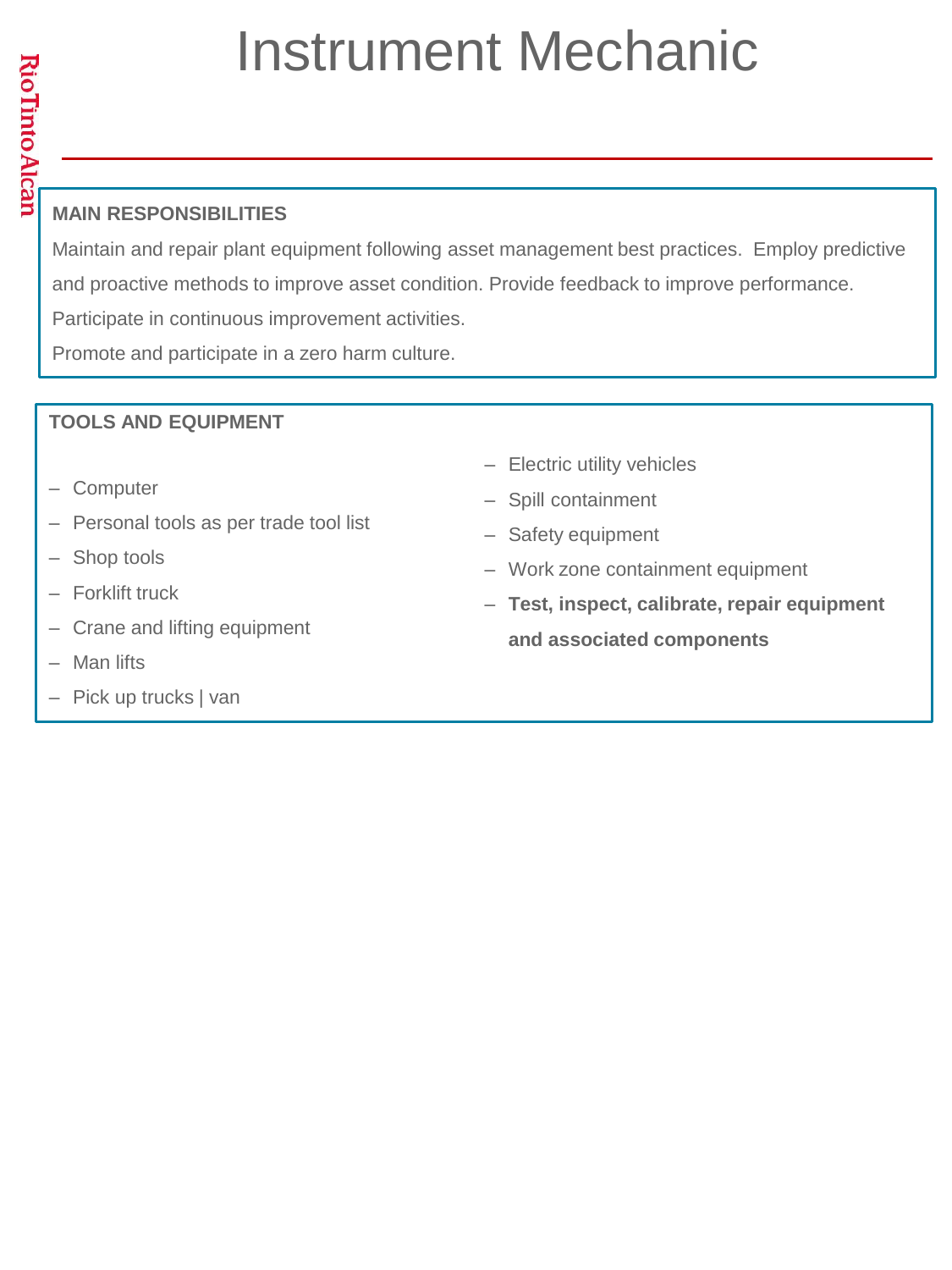### **Lube Person**

#### **MAIN RESPONSIBILITIES**

Lubrication of the systems (new and old in APP/CC)

Lubrication of the new systems in Carbon north (ABF/ARS/CRC/BPP)

- $-$  Van
- Forklift
- Vice grip pliers
- Socket set
- Pipe wrench
- Allen wrench
- Combination wrench
- Screwdriver
- Grinder
- $-$  Drill
- Bearing Puller
- $-$  Files
- Tape measure
- Air powered lubricators
- $-$  Air pump
- Barrel pump
- Hoist
- Barrel lifter
- Pallet lifter
- Oil buckets
- Grease Pails
- $-$  Funnels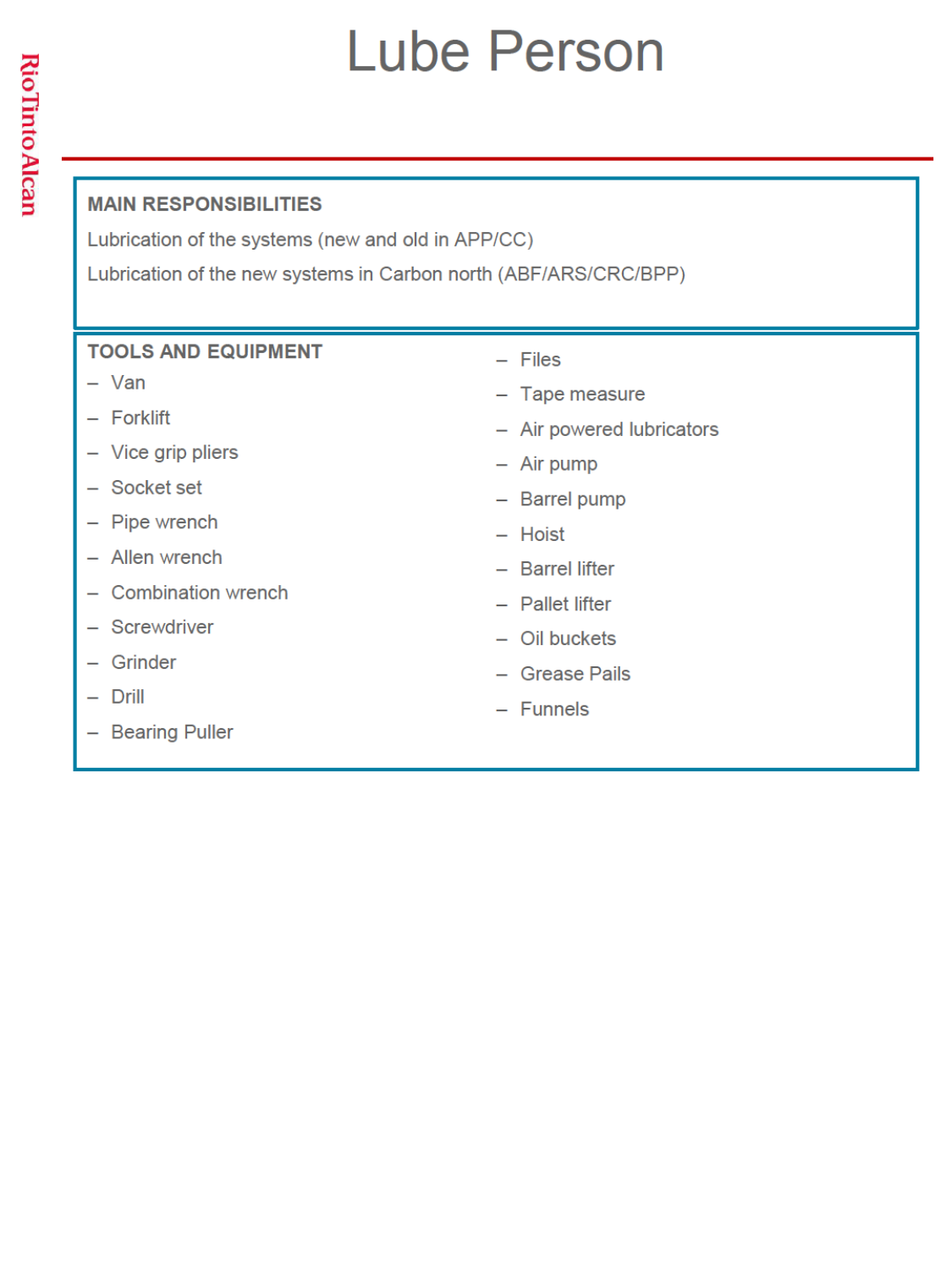### Lube Serviceperson

#### **MAIN RESPONSIBILITIES**

Perform equipment lubrication and oil changer following hydrocarbon management best practices. Take oil samples as required. Record data in Maximo | CMM system.

- Van | Pick up
- Electric Utility vehicle
- ‒ Forklift
- Hand tools
- ‒ Grinder
- ‒ Drill
- Grease gun
- ‒ Stethoscope
- ‒ Computer
- Air powered lubricators
- ‒ Air pump
- Barrel pump
- ‒ Jib Crane
- ‒ Barrel lifter
- ‒ Pallet lifter
- ‒ Oil safe containers
- ‒ Grease pails
- ‒ Funnels
- ‒ Spill containment materials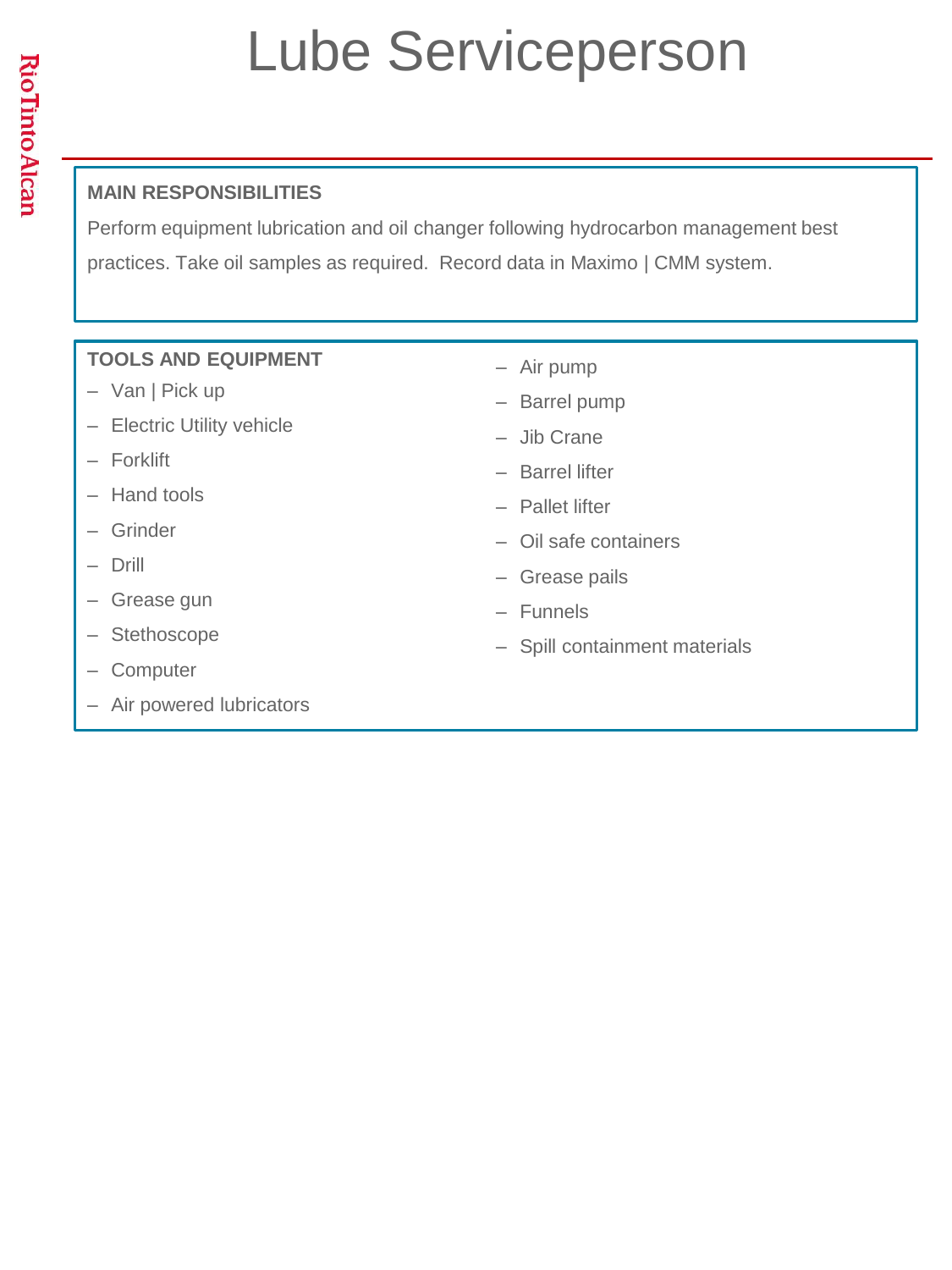### **Measure Operator**

#### **MAIN RESPONSIBILITIES**

Perform diverse measurements to ensure optimal production of aluminum by operating a potline in order to supply hot metal to the casting centre.

#### Main Tasks\*\*:

- Material sampling
- Handle Pot metal
- Measurement of bath temperature, bath and metal height on exception pots
- Metal on exception pots
- Checking of Alumina and AIF3 feed shots weights
- Various electrical measurements on pots and bus/bar
- Pot set up measurements
- Ad hoc pot measurements
- Ground hazards checks
- Cathode voltage distribution
- Cathode Voltage drops
- Ridge profile
- Metal pad inventory
- Cathode current distribution
- Anode wear rate
- Cathode heaving
- Any follow up required by technical group
- $-$  Pot tending
- Anode voltage drop
- \*\* Plus additional tasks as required

- ALPSYS, Micropot and Ipot
- Measuring tools
- Microflex
- Computer
- $-$  Ipot
- Laser system
- Taylor Dunn
- Electrical measurement tools
- Opening Holes Tapping vehicle
- Sample mold
- $-$  EPM
- $-$  PTA
- Infrared pyrometer
- Software, outlook, RTBS
- Time Keeping system
- Temperature system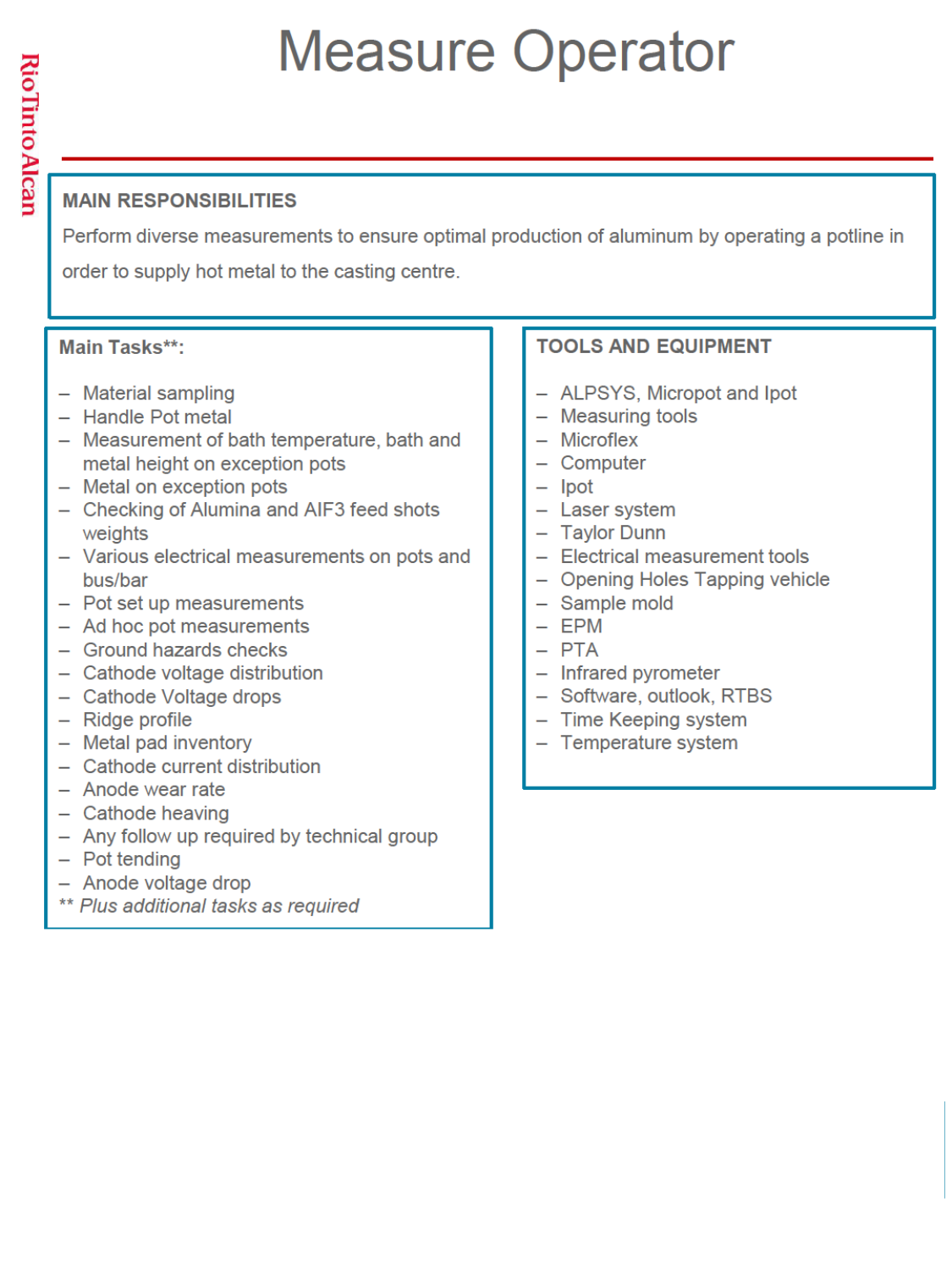## Millwright

#### **MAIN RESPONSIBILITIES**

Maintain and repair plant equipment following asset management best practices. Employ predictive and proactive methods to improve asset condition. Provide feedback to improve performance. Participate in continuous improvement activities.

Promote and participate in a zero harm culture. Work on mechanical / stationary equipment.

- ‒ Computer
- ‒ Personal tools as per trade tool list
- Shop tools
- ‒ Forklift truck
- Crane and lifting equipment
- ‒ Man lifts
- ‒ Pick up trucks | van
- ‒ Electric utility vehicles
- ‒ Spill containment
- Safety equipment
- ‒ Work zone containment equipment
- ‒ **Laser alignment equipment**
- ‒ **Non destructive testing equipment**
- ‒ **Portable power tools**
- ‒ **Welding and cutting equipment**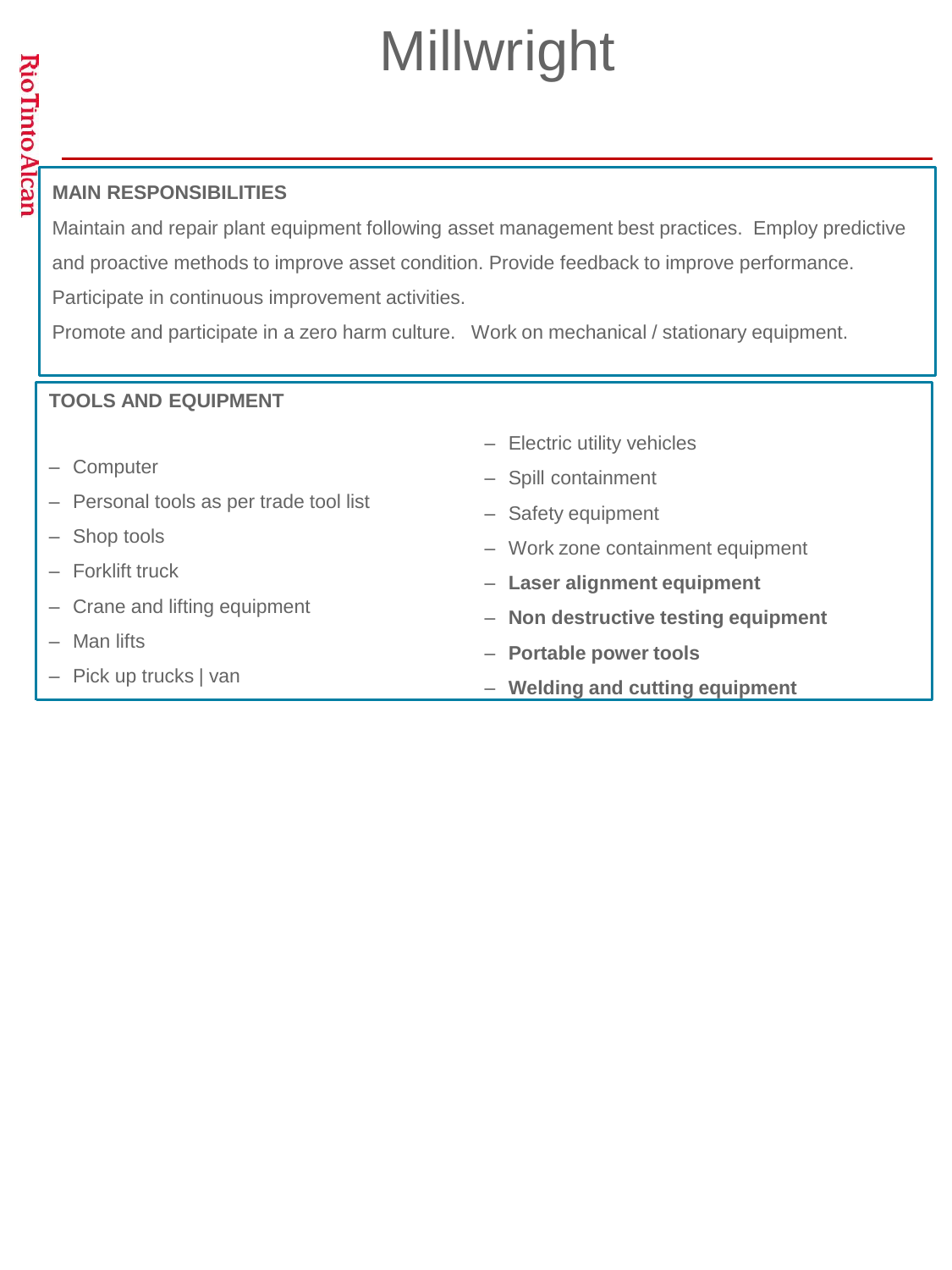### Ops/Transport

#### **MAIN RESPONSIBILITIES**

Operate the transportation of the alumina in order to avoid alumina dust into the atmosphere. Manage KPIs.

#### **TOOLS AND EQUIPMENT**

- ‒ Extract fresh alumina from the alumina
	- silos
- ‒ Convey it up to the GTC
- ‒ 30% Control room tasks and 70% field tasks
- Man the control room but also remote feel alarm management
- ‒ Management of higher volume of alumina
- ‒ Management of fluorine bin
- ‒ Perform alumina quality sampling

- Plan Scape
- ‒ Pager
- Alumina truck delivery
- ‒ Electric vehicles (Motrec)
- ‒ Monorail
- Remote bridge cranes,
- ‒ Gib Crane
- ‒ Compressed air cleaner,
- ‒ Pneumatic tools,
- ‒ Ultraviolet light (Lite video)
- Laser temperature sensor,
- ‒ Slings
- ‒ Conveyors
- $-$  Silos
- Air cleaner.
- ‒ Filters
- Bags,
- ‒ Software: Lotus Notes, Maximo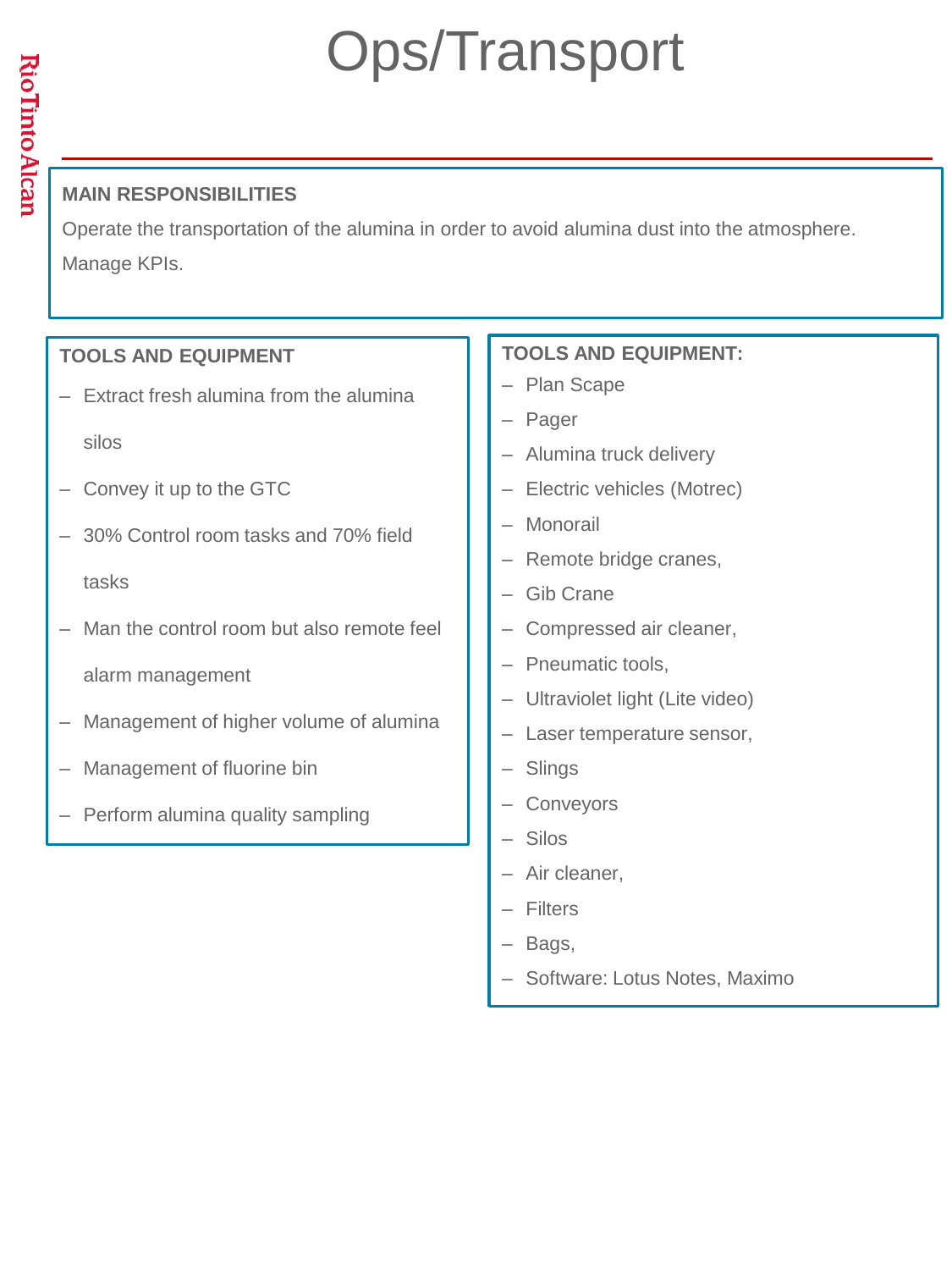### **Potline Operator**

#### **MAIN RESPONSIBILITIES**

<u> Rio Iinto Alcar</u>

Ensure optimal production of aluminum by operating a potline in order to provide the casting center with hot metal. Transfer PTA, TMA or other reduction crane using transfer granty.

#### **TOOLS AND EQUIPMENT** - Alpsys Micro-Pot and ipot - Measuring device such as - Mobile platform - Pot chart PML (portable measurement - Storable platform - Forklift logger) and microflex - Rolling ladder - Multipurpose truck (MECFOR) - Probes for measuring devices - Bath and metal measurement tow, traditional and rotary - Voltmeter qauge - ATV (anode transport vehicle) - Infrared pyrometer - Sampling box - Tennant sweeper - Pneumatic tools - Hoses - Electric truck (Motrec), - Bath and metal sampling tools - Aluminum triflouride hoppers  $-$  Pot tending assembly (PTA)  $-$  Ladles  $-$  Pots - Crucible ejectors - Miscellaneous and tapping - Scrapers assembly (TMA) - Divers slings (CAFD, slabs, - Wedge launder and extractor - Lifting beam for metal tapping - Divers small tools (ratchet.  $etc.$ ) - Tilting table - Cart for blowers broom, etch) - Bath temperature probe and - Software: Outlook, RTBS, - ABRF (anode bean raising measuring device Khronos time-keeping system - Anode connectors - Pick-up trucks frame) - Transfer gantry - Superstructure ladder - Mobile girders and retractable - Emergency carts bumpers - CAFD cassettes or trailer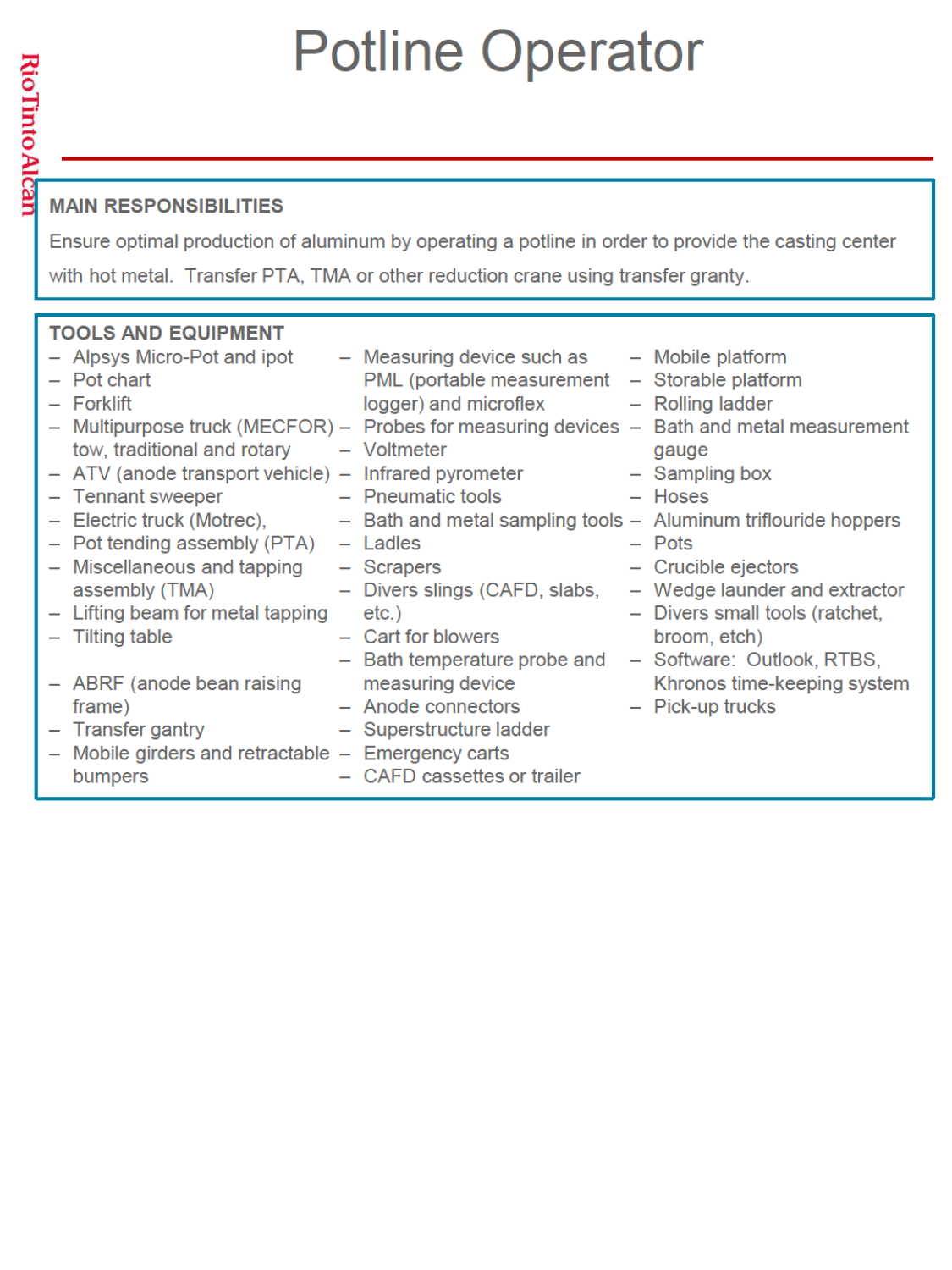### Power Engineer – Technology Change Ops GTC

#### **MAIN RESPONSIBILITIES**

In addition to the current power engineer responsibilities:

Operate the gas handling system in order to avoid fluorine spill and alumina dust into the

atmosphere. Manage KPIs of the GTC within tolerance.

‒ Laser temperature

(Environnemental

sensor, ‒ HF detector

emission)

‒ Air cleaner

‒ Slings ‒ Silos

‒ Filters

‒ Bags

- ‒ lan Scape
- ‒ Pager
- ‒ Electric vehicles (Motrec)
- ‒ Precipitators
- ‒ Monorail
- Remote bridge cranes,
- ‒ Gib Crane
- ‒ Compressed air cleaner,
- ‒ Pneumatic tools,
- ‒ Software: Lotus Notes, Maximo
- ‒ Ultraviolet light (Lite video)
- **TOOLS AND EQUIPMENT** 
	- Operate alumina supply to GTC
	- Perform daily inspection of a GTC and of the area
	- Manage the HTPS (hyper dense phase system)
	- ‒ 30% Control room tasks and 70% field tasks
	- Man the control room but also remote feel alarm management
	- ‒ Management of higher volume of alumina
	- ‒ Management of fluorine bin
	- ‒ Conduct monitoring and adjustment of operating parameters:
		- Replace the bags and filter
		- Alumina supply to fulfill the pot room and GTC requirements
		- **Monitor unloading trucks fluorine**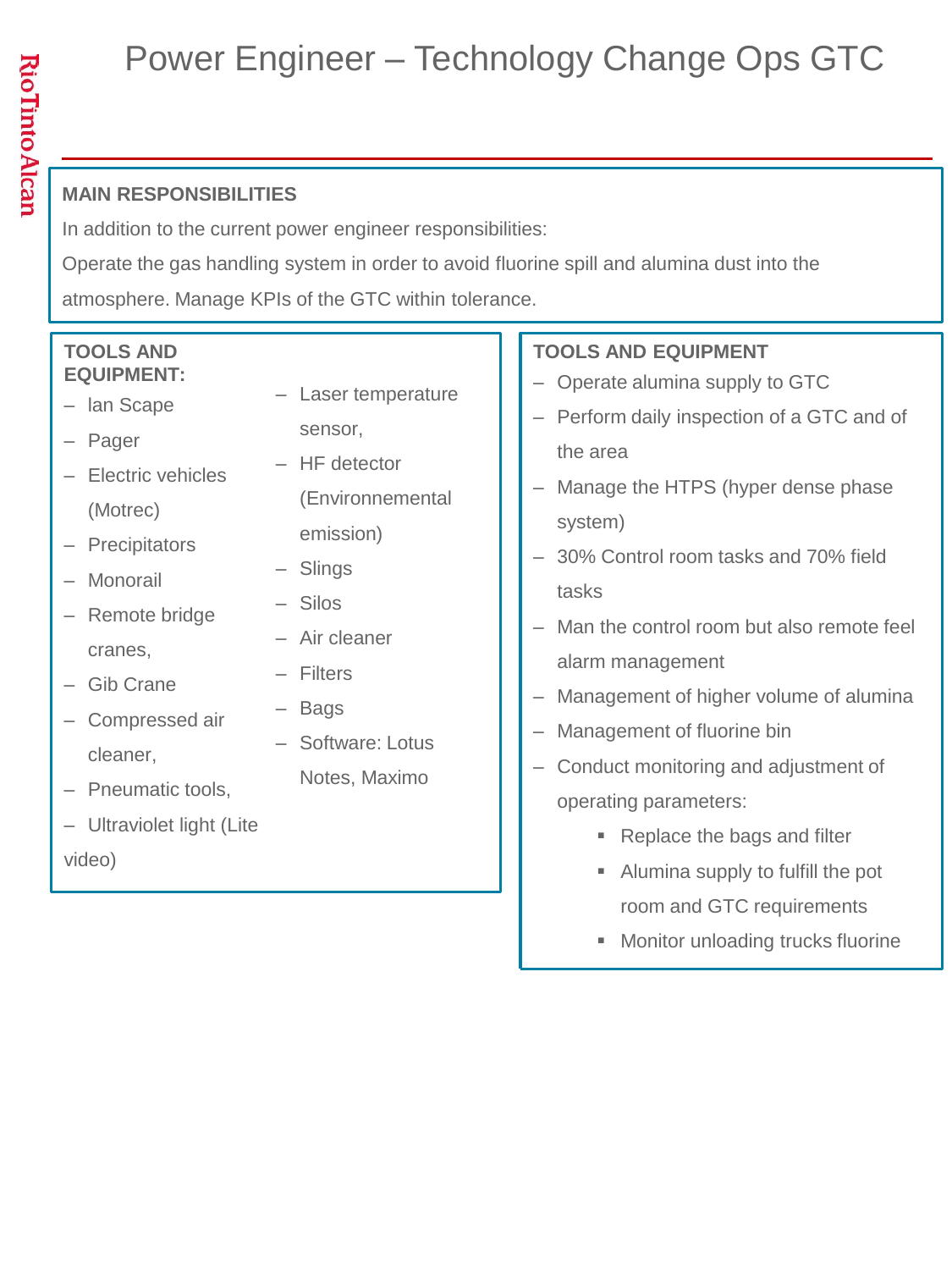### **Process Control Operator**

#### **MAIN RESPONSIBILITIES**

Ensure optimal production of aluminum by operating a potline in order to supply hot metal to the casting centre. Ensure the AP40 cells are maintained in optimum operating condition. Maintain bath level within established criteria by calculating the amount of bath to be added or removed to allow optimum pot performance.

| - Alpsys - Micropot and ipot<br>- Pot chart<br>- Forklift<br>- Bath tapping vehicle<br>- Tap hole tending vehicle<br>- Tennant sweepers<br>- Electric truck (Motrec),<br>- Multipurpose truck (MECFOR) - Infrared pyrometer<br>tow, traditional and rotary<br>- Electric truck with launder<br>(Motrec)<br>- Pot tending assembly (PTA)<br>- Miscellaneous and tapping<br>assembly (TMA)<br>- Titling table<br>- Transfer gantry | - Mobile girders and retractable - Mobile platform<br>bumpers<br>$-$ Measuring device such as $-$ Bath and metal measuring<br>portable measurement logger<br>(PML) and microflex<br>- Probes for measuring devices, - Hoses<br>- Voltmeter<br>- Pneumatic tools<br>- Bath and metal sampling tools - Divers small tools (ratchet,<br>$-$ Ladles<br>- Bath crucible<br>- Scrapers<br>- Drivers slings (CAFD, slabs, Khronos time-keeping system<br>$etc.$ )<br>- CAFD cassettes or trailer | - Storable platform<br>gauge<br>- Sampling box<br>- Bath Sows<br>- Wedge launcher and wedge<br>extractor<br>broom, etc.)<br>$-$ Pots<br>- Software: Outlook, RTBS, |
|----------------------------------------------------------------------------------------------------------------------------------------------------------------------------------------------------------------------------------------------------------------------------------------------------------------------------------------------------------------------------------------------------------------------------------|-------------------------------------------------------------------------------------------------------------------------------------------------------------------------------------------------------------------------------------------------------------------------------------------------------------------------------------------------------------------------------------------------------------------------------------------------------------------------------------------|--------------------------------------------------------------------------------------------------------------------------------------------------------------------|
|                                                                                                                                                                                                                                                                                                                                                                                                                                  |                                                                                                                                                                                                                                                                                                                                                                                                                                                                                           |                                                                                                                                                                    |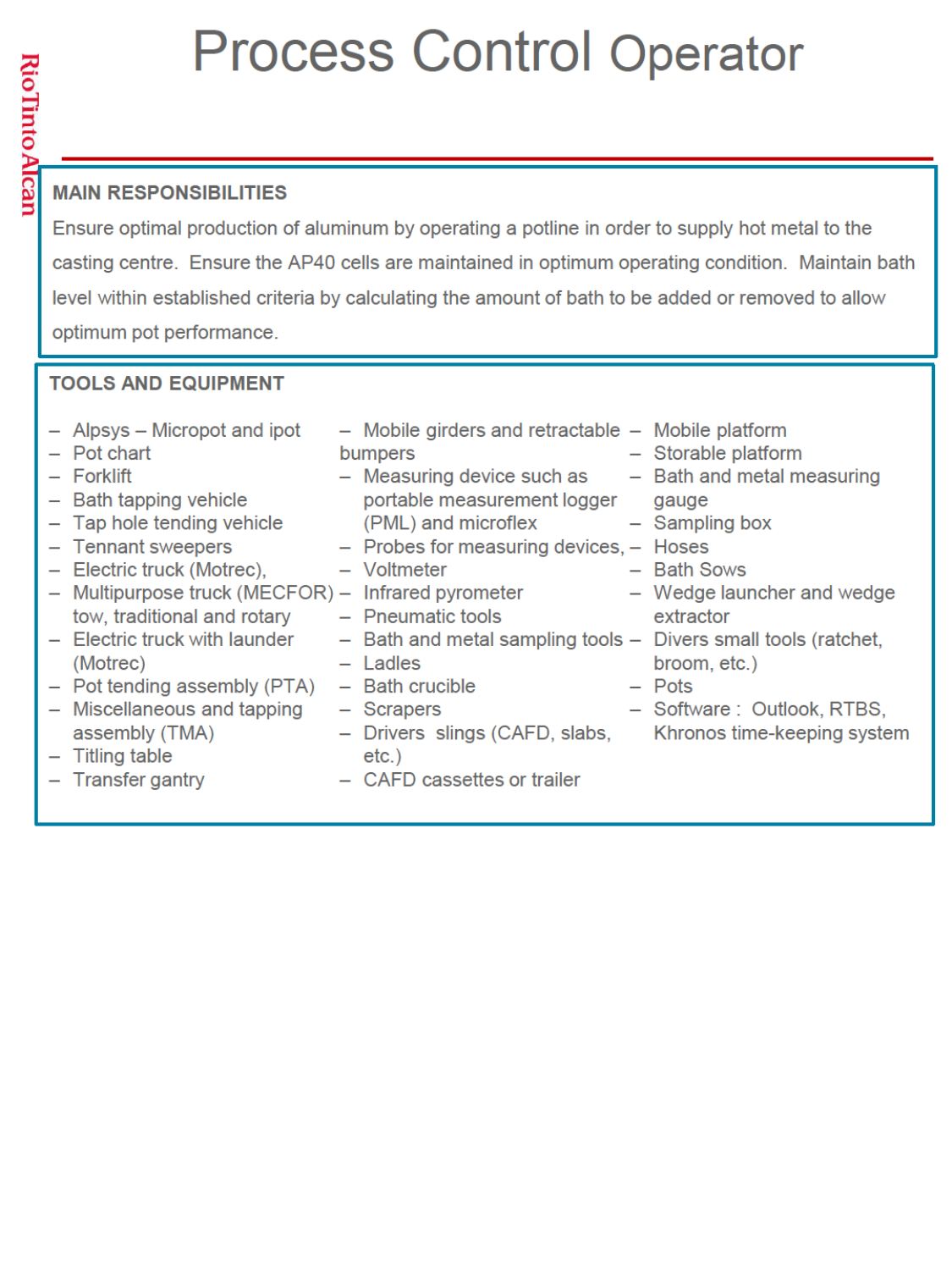## **Operator | Rail Operators**

#### **MAIN RESPONSIBILITIES**

Safely transfer of stock of the terminal railway

- Radios
- **Brakeshoe**  $\bullet$
- **Bars**  $\bullet$
- Wrenches  $\bullet$
- Hammers
- **Track tools**  $\ddot{\phantom{a}}$
- Trackmobile
- Loaders
- Strapping Tools
- Impact Wrench
- Cutting torch
- Snow Shovel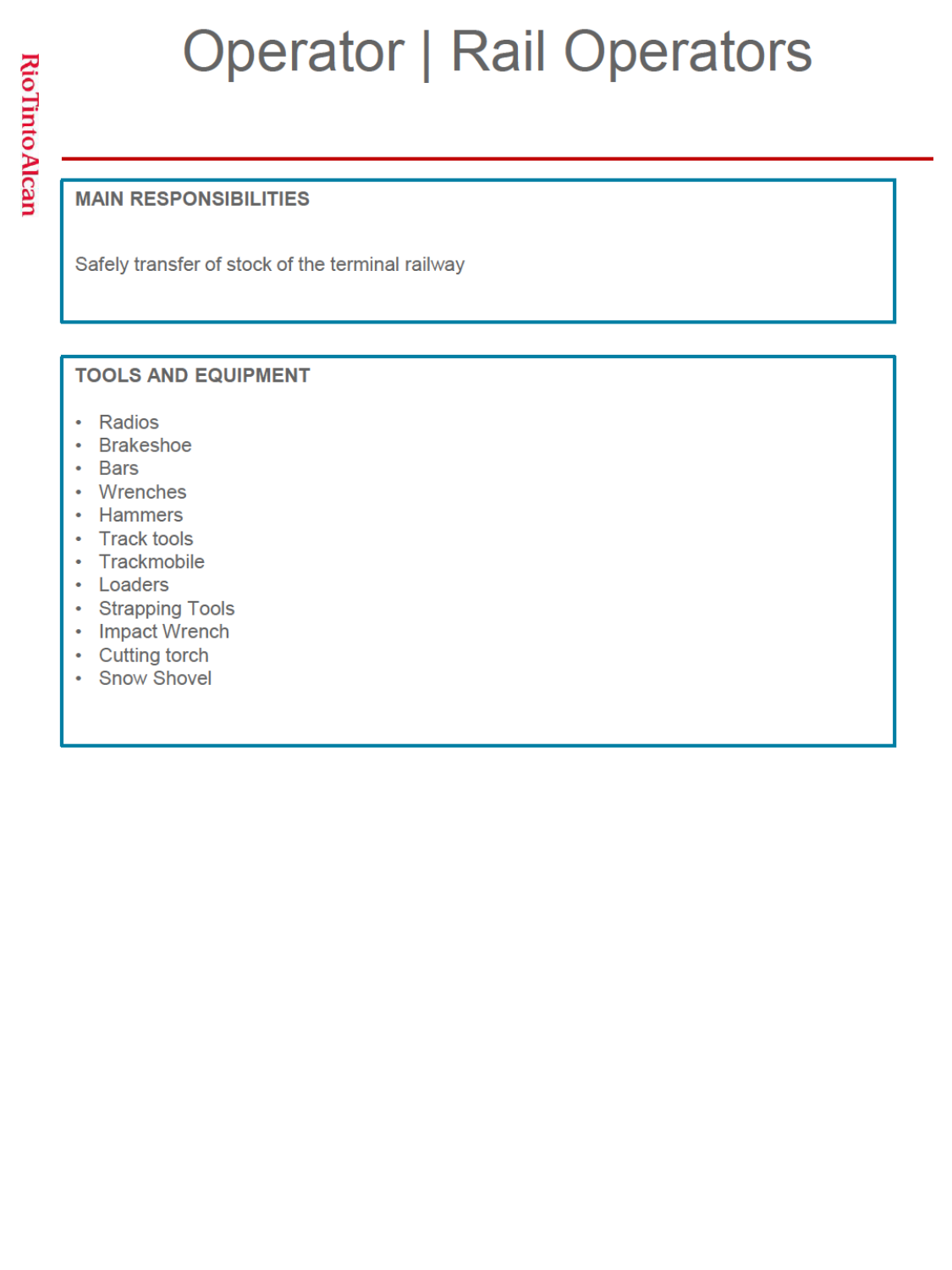### Rodding (Cold Side) | Butt and Bath Operator

#### **MAIN RESPONSIBILITIES**

Operate the equipment to treat the butts and bath coming back from electrolysis. That includes managing the pallet storage building, to allow reduction personnel to collect pallet of rodded anode and empty bath bin and operate also the ancillary equipment located in the carbon recycling area and the bath treatment area.

| <b>TOOLS AND EQUIPMENT</b>                                                                                                                     | <b>SPECIFIC DISTINTIVE TASKS</b>                                                                                                                                             |
|------------------------------------------------------------------------------------------------------------------------------------------------|------------------------------------------------------------------------------------------------------------------------------------------------------------------------------|
| - Hydraulic pallet truck<br>- Lift truck<br>Pick-up truck<br>Software: Maximo, LPM, Lotus notes, Util,<br>Dashboard<br><b>Computer station</b> | Operate:<br>Load/Unload station<br>Bath Removal machines (pre-break and<br>finishing)<br><b>Butt Shotblast</b><br><b>Butt Stripping machine</b><br>Thimble Stripping station |
| Floor sweeper<br>Electric truck (Motrec)<br>- Anode Transfer Vehicle (ATV)<br><b>Small Payloader</b>                                           | Thimble Cleaning system<br>Rod Inspection<br>Carbon Recycling system (with crushers)<br>Bath Processing system (with Rotary Breaker<br>and HDPS Transfer system)             |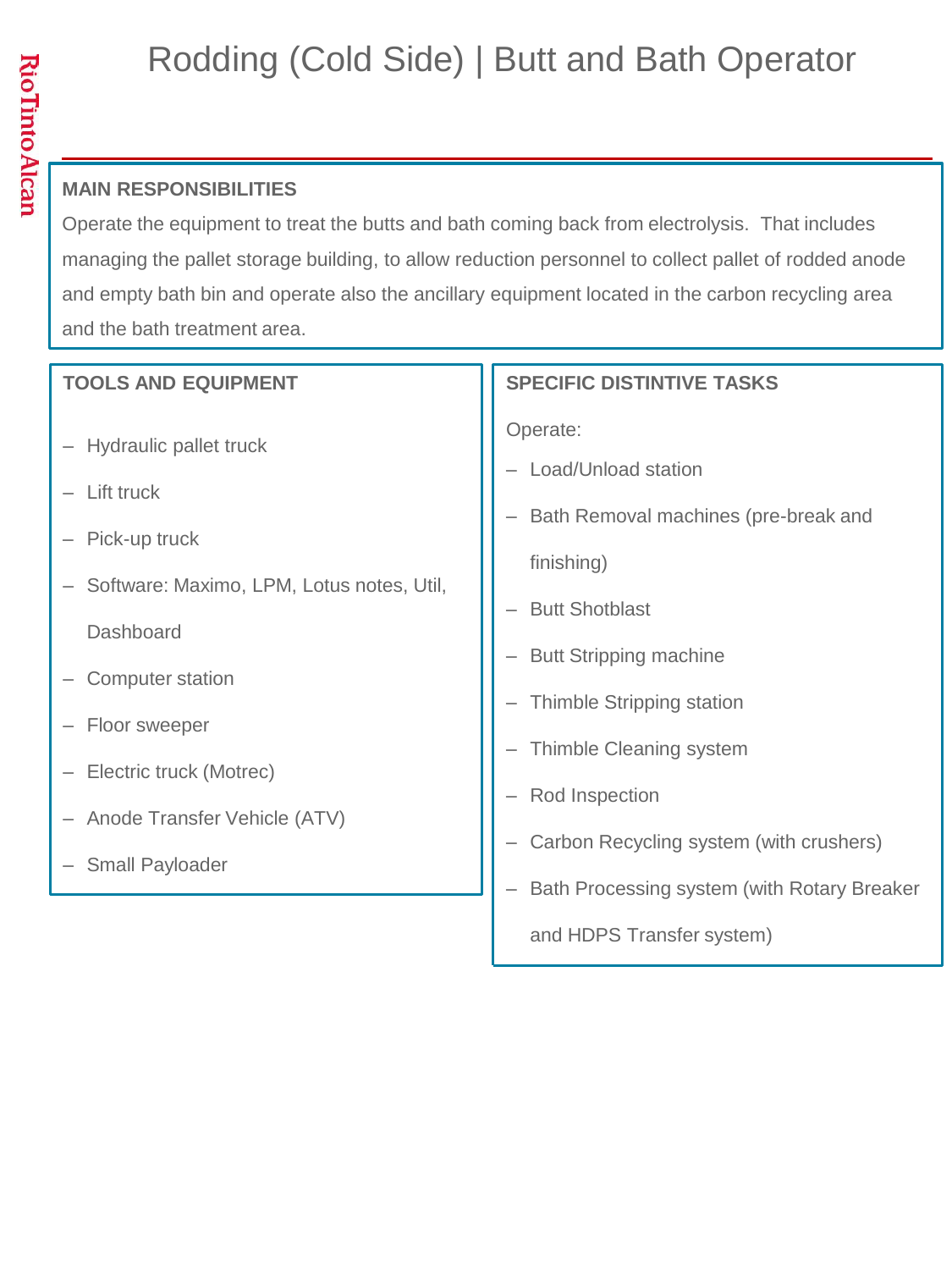# Rodding Operator (Hot Side)

#### **MAIN RESPONSIBILITIES**

Operate the equipment in the rodding section to produce rodded assemblies

#### **TOOLS AND EQUIPMENT**

- Hydraulic pallet truck
- ‒ Lift truck
- Pick-up truck
- ‒ Software: Maximo, LPM, Lotus notes, Util, **Dashboard**
- ‒ Computer station
- ‒ Floor sweeper
- ‒ Electric truck (Motrec)
- Small Payloader

#### **SPECIFIC DISTINTIVE TASKS**

Operate:

- **Stem Cleaning system**
- ‒ Pin Dipping & Drying system
- ‒ Anode Conveyors
- Studhole burner system
- Induction Furnace (3)
- **Mating Station**
- **Pouring Station**
- Ladle pre-heating systems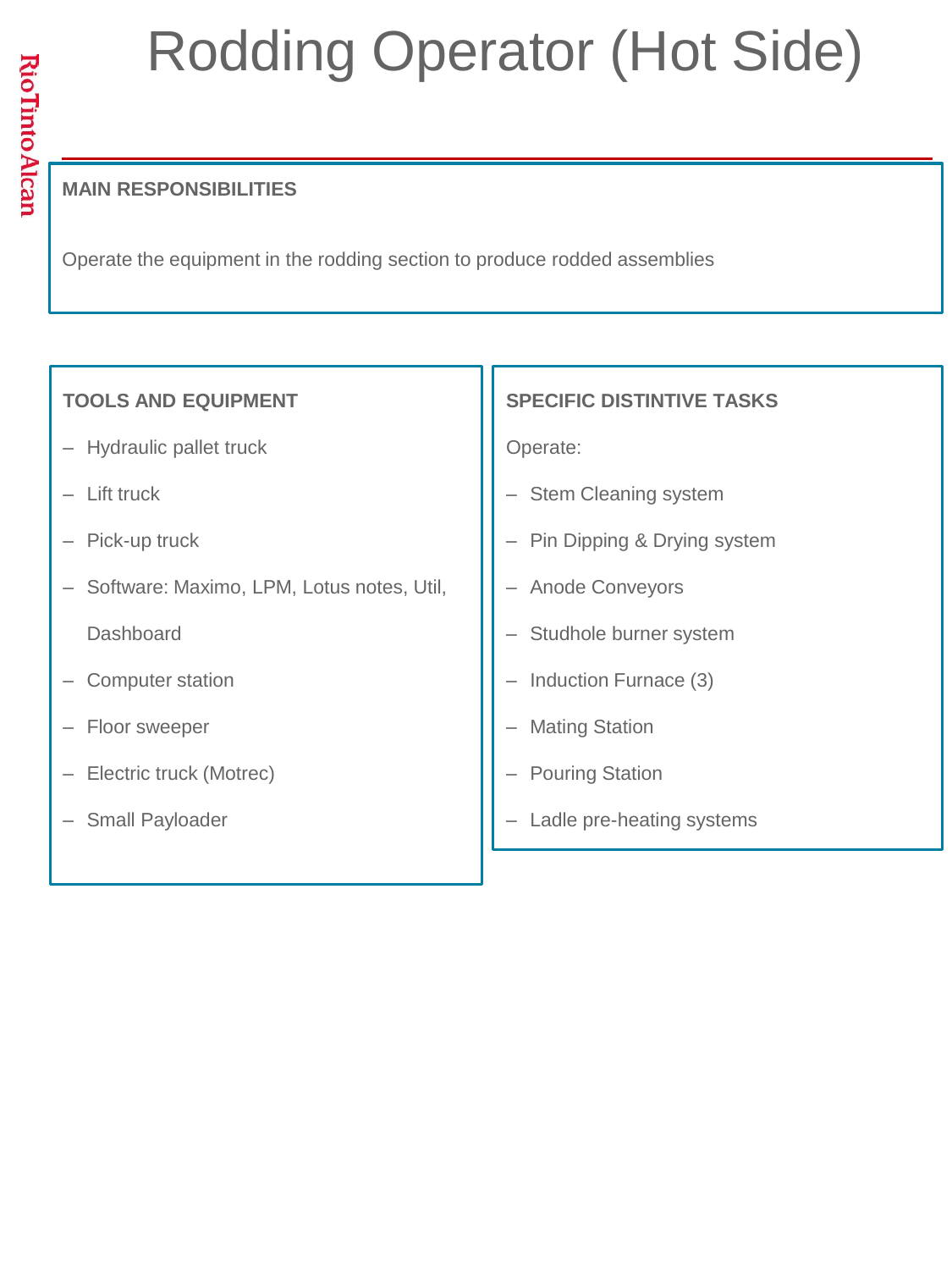## **Sheet Operator**

#### **MAIN RESPONSIBILITIES**

Part of a team producing remelt and fabrication of ingot. This includes hot metal transportation; treatment; furnace batching; metal preparation; casting; sawing; packaging and shipping; preparation, set up and minor repair on casting and related equipment.

| <b>TOOLS AND EQUIPMENT</b> |                   |
|----------------------------|-------------------|
| • Molds                    | •Saw              |
| •Small tool kit            | •Strapper         |
| •Skim poles                | •Overhead Cranes  |
| <b>-Rakes</b>              | •Casting machines |
| •Remote crane              | •Scale            |
| •Chain slings              | •Alloy charger    |
| •Furnaces                  | •Impact wrench    |
| •Troughs                   | •Chisel           |
| <b>-Basins</b>             | •Air chisel       |
| •Forklift                  | •Jackhammer       |
| $\cdot$ Ovens              | •Broom            |
| •Forklift charger          | •Shovel           |
| <b>-LIMCA</b>              |                   |
|                            |                   |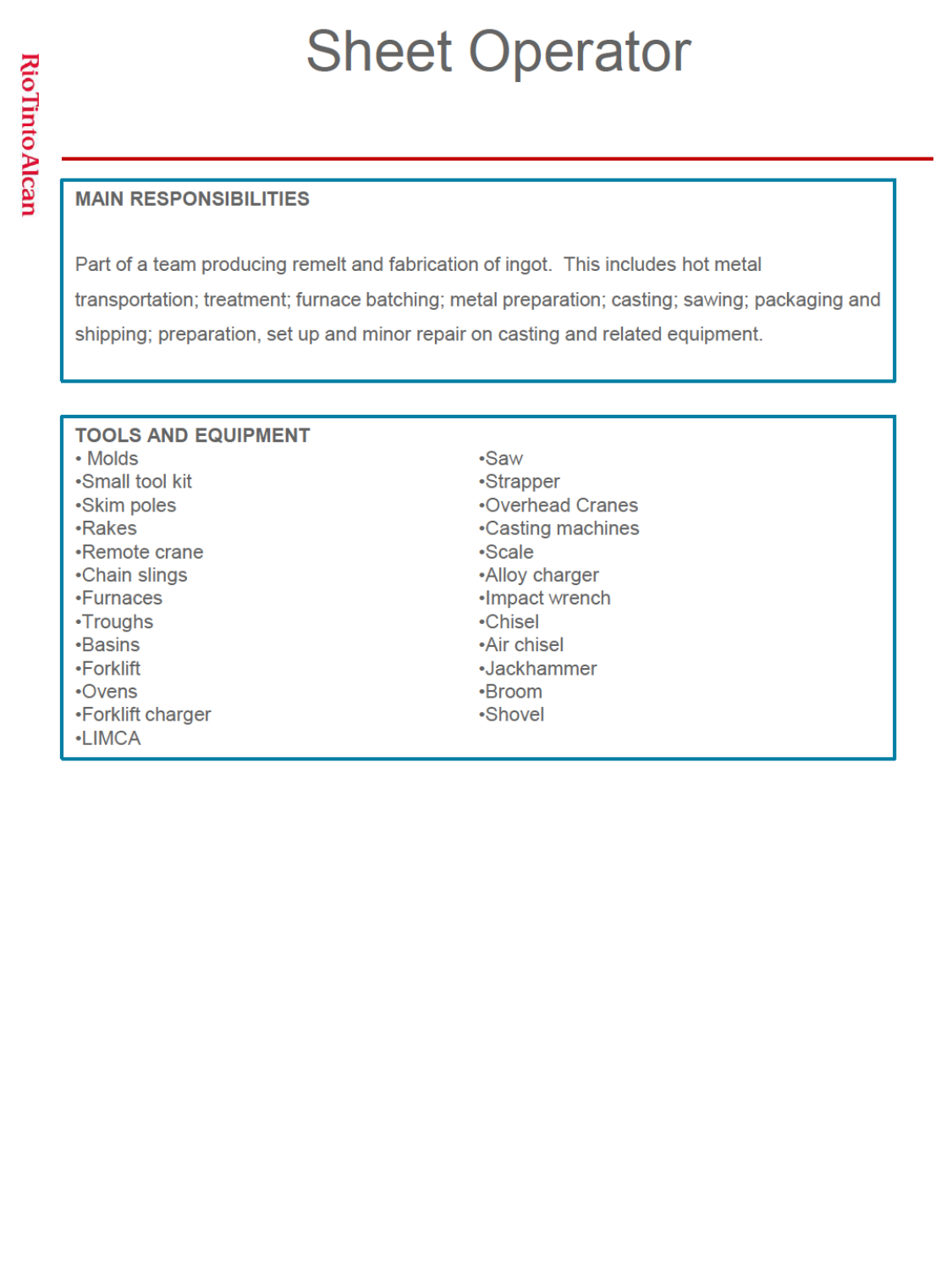### Tire repairman

#### **MAIN RESPONSIBILITIES**

Perform equipment lubrication and oil changer following hydrocarbon management best practices. Take oil samples as required. Record data in Maximo | CMM system. Perform tire repair.

- Van | Pick up
- Electric Utility vehicle
- ‒ Forklift
- ‒ Hand tools
- ‒ Grinder
- ‒ Drill
- ‒ Grease gun
- ‒ Stethoscope
- ‒ Computer
- Air powered lubricators
- ‒ Air pump
- Barrel pump
- ‒ Jib Crane
- ‒ Barrel lifter
- ‒ Pallet lifter
- ‒ Oil safe containers
- ‒ Grease pails
- ‒ Funnels
- Spill containment materials
- ‒ *Tire repair equipment*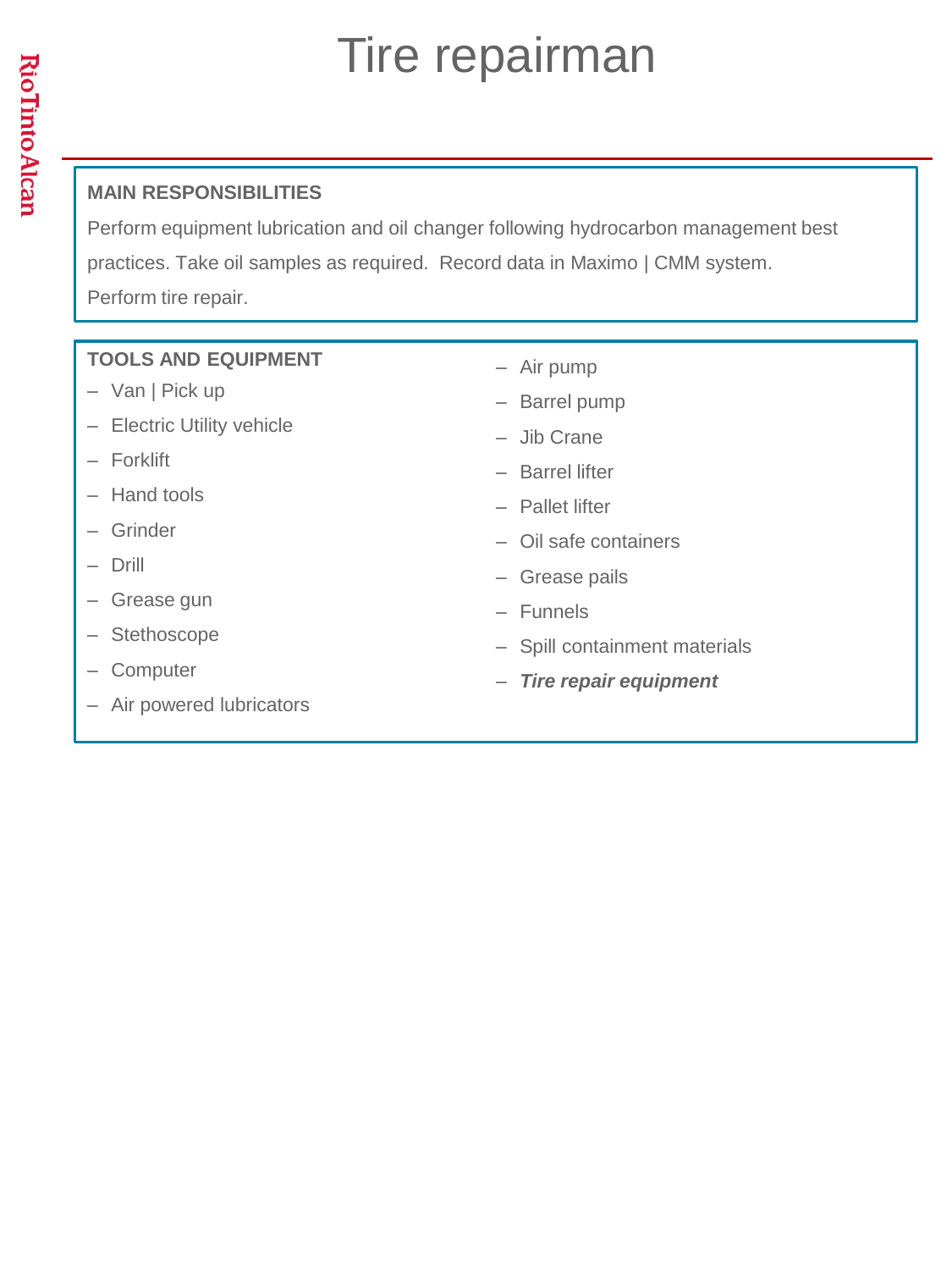### Tools & Parts Assistant

#### **MAIN RESPONSIBILITIES**

Maintain shop inventory of consumable items. Issue tools, receive and locally stage parts. Order equipment parts, as needed. Manage rebuild component process

- Hand tools
- ‒ Strapper
- Lifting equipment
- ‒ Dolly
- ‒ Forklift
- ‒ Computer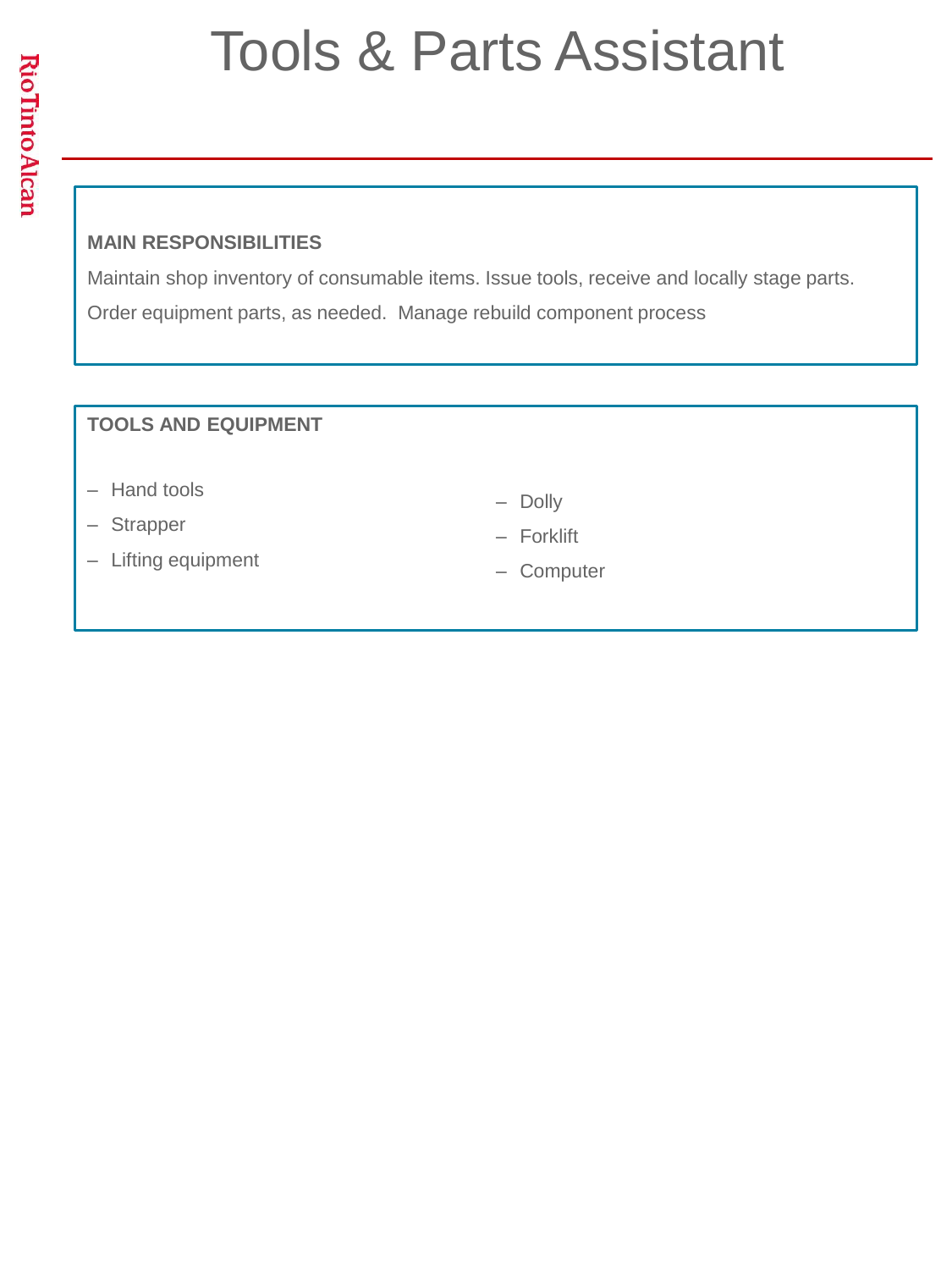### Warehouse person

#### **MAIN RESPONSIBILITIES**

Receive, process, bin and issue warehouse inventory. Transport issued and returned materials within smelter site. Prepare shipments leaving smelter site. Perform inventory counts. Progression system to senior warehouseman

- ‒ Computer
- ‒ Delivery van
- Safety harness
- $-$  Man box
- ‒ Dispenser for cable
- Stretch wrap dispenser
- ‒ Cut-off saw
- Chain and/or wire rope cutter
- Fax machine
- ‒ Photocopier
- ‒ Walk behind sweeper
- Dyno marking system
- High rise forklifts
- Air hose conductivity tester
- ‒ Pliers Cutters
- Strap machine
- ‒ Screw drivers and wrenches
- ‒ Pallet mover
- ‒ Forklifts
- ‒ Spill containment materials
- Loading dock
- ‒ Scales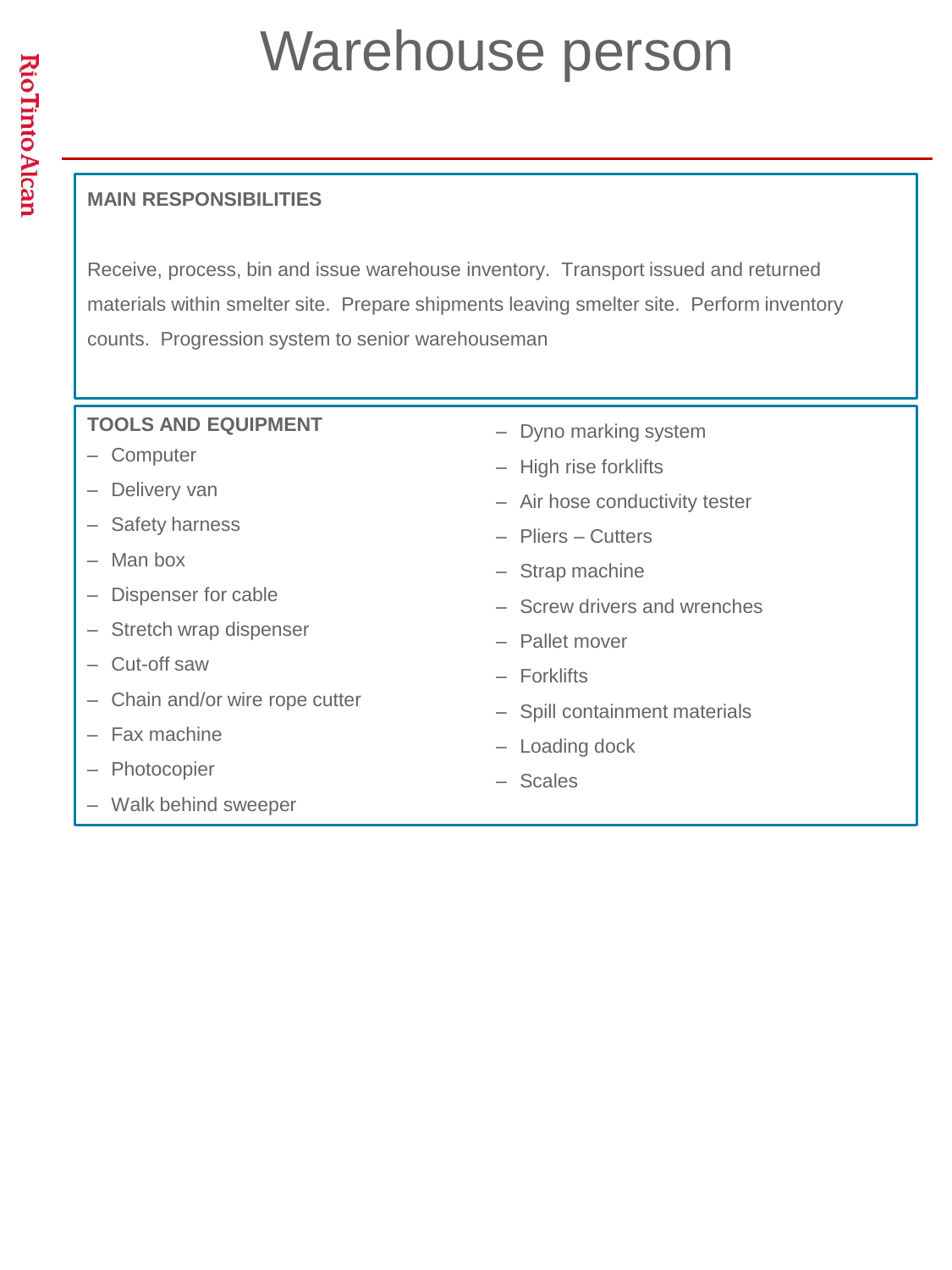### Welder

#### **MAIN RESPONSIBILITIES**

Maintain and repair plant equipment following asset management best practices. Employ predictive and proactive methods to improve asset condition. Provide feedback to improve performance. Participate in continuous improvement activities.

Promote and participate in a zero harm culture.

- ‒ Computer
- Personal tools as per trade tool list
- Shop tools
- ‒ Forklift truck
- Crane and lifting equipment
- ‒ Man lifts
- ‒ Pick up trucks | van
- ‒ Electric utility vehicles
- ‒ Spill containment
- Safety equipment
- ‒ Work zone containment equipment
- Set up and operate welding equipment
- ‒ Set up and operate cutting equipment
- ‒ Measure, cut and fabricate welding materials
- NDT and other inspection tasks
- ‒ Obtain and maintain required welding certifications.